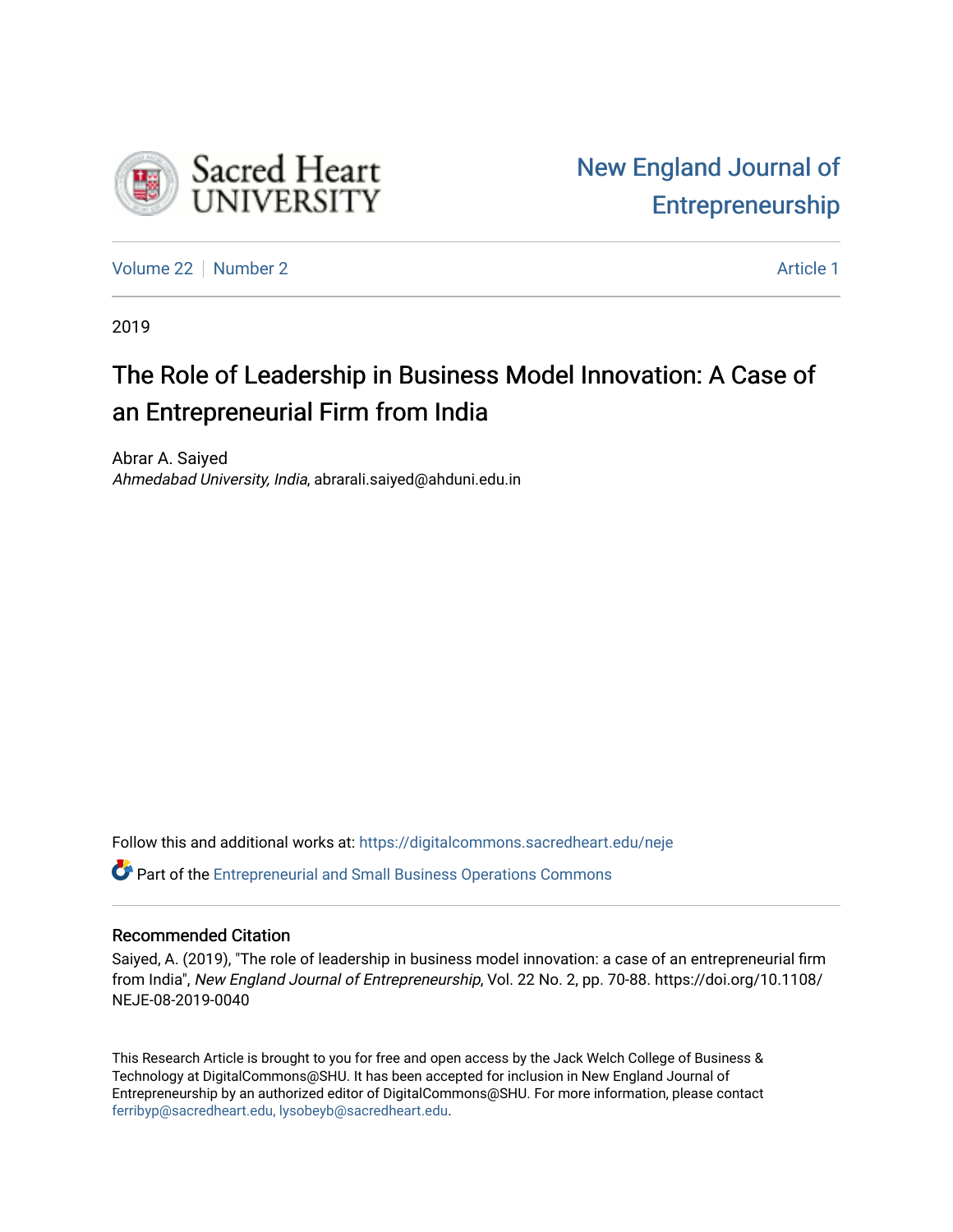#### Saiyed: The Role of Leadership in Business Model Innovation

The current issue and full text archive of this journal is available on Emerald Insight at: www.emeraldinsight.com/2574-8904.htm

**NEJE** 22,2

70

Received 26 August 2019 Revised 18 September 2019 Accepted 23 September 2019

# **INVITED PAPER** The role of leadership in business model innovation: a case of an entrepreneurial firm from India

Abrar Ali Mohammadusman Saiyed Entrepreneurship and Family Business Area, Amrut Mody School of Management, Ahmedabad University, Ahmedabad, India

## Abstract

Purpose – The purpose of this paper is to explore the relationship between leadership and business model innovation (BMI) in an entrepreneurial firm. From the literature, it was found that the role of a leader in BMI was unexplored. A research framework was created which was the replication of the model created showing the relationship between leadership and innovation.

Design/methodology/approach – The qualitative single in-depth case study was used to understand the effects of leadership in BMI. The case of an entrepreneurial firm in the graphic and animation education sector from India was chosen to test the research framework. The leader of Xplora Design Skools was observed closely, and he was interviewed multiple times.

Findings – From the analysis, it was clear that, in this organization, the leader was a trigger for BMI through creating and influencing creativity and innovation in the organization. This case also shows that he was making tangible contribution to the work being done and motivating his employees. These initiatives show his influence on the process or execution of BMI.

Originality/value – This is the first study explores the role of a leader in BMI in an entrepreneurial firm in emerging economy contexts like India.

Keywords Leadership, Entrepreneurship, Emerging economy, Business model innovation

Paper type Research paper

## Introduction

Business model innovation (BMI) has been extensively studied by management researchers and practitioners over the last two decades. BMI is an extension of the business model (BM) but includes questions and concepts that are beyond the traditional BM literature. Though many articles covered BM comparatively, very few articles focusing on BMI have been published in peer reviewed journals (Foss and Saebi, 2016). Mostly researchers (Achtenhagen et al., 2013; Aspara et al., 2013; Demil and Lecocq, 2010; Deshler and Smith, 2011; Dmitriev et al., 2014; Doz and Kosonen, 2010; Dunford et al., 2010; Enkel and Mezger, 2013; Frankenberger et al., 2013; Günzel and Holm, 2013; Khanagha et al., 2014; Moingeon and Lehmann-Ortega, 2010; Mezger, 2014; Pynnonen et al., 2012; Sosna et al., 2010) focused on BMI as a process and attempted to understand the importance of capabilities, leadership and learning mechanism (Foss and Saebi, 2016). The recent review paper of Foss and Saebi  $(2016)$  mentions that only the paper authored by Achtenhagen *et al.* (2013) out of the 150 peer reviewed papers focuses on leadership in BMI, and only 2 papers were found in the reference list which discussed leadership. Out of these two, one discusses how BMI creates leadership for firms rather than about the role of a leader in the BMI process.



New England Journal of Entrepreneurship Vol. 22 No. 2, 2019 pp. 70-88 Emerald Publishing Limited 2574-8904 DOI 10.1108/NEJE-08-2019-0040

© Abrar Ali Mohammadusman Saiyed. Published in New England Journal of Entrepreneurship. Published by Emerald Publishing Limited. This article is published under the Creative Commons Attribution (CC BY 4.0) licence. Anyone may reproduce, distribute, translate and create derivative works of this article (for both commercial and non-commercial purposes), subject to full attribution to the original publication and authors. The full terms of this licence may be seen at<http://creativecommons.org/licences/by/4.0/legalcode>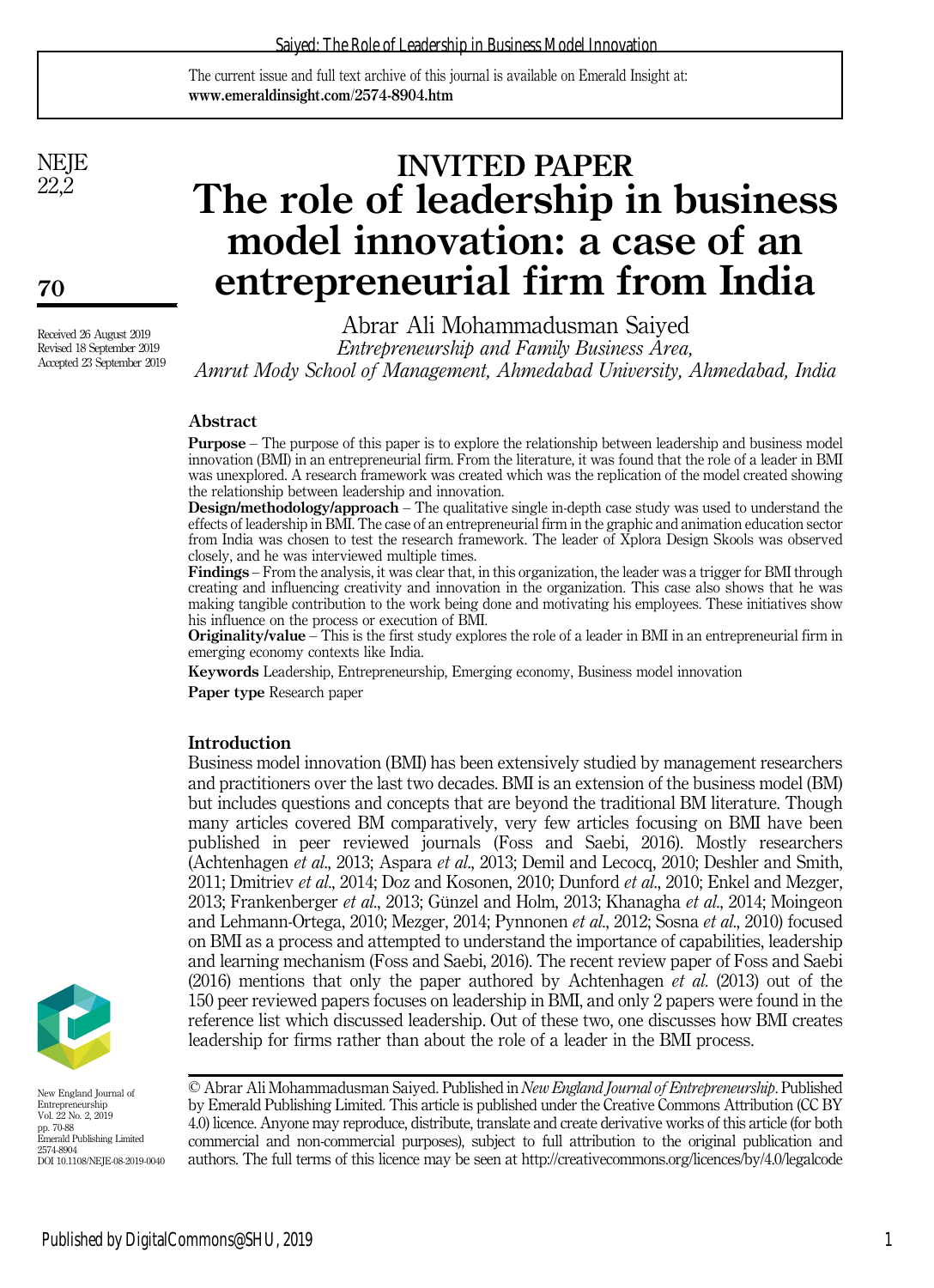In our literature review, we found only seven studies that talked about the role of a leader or a CEO in BMI. So, it is clearly evident that researchers have not paid attention to the role of a leadership in BMI, and it is an under-researched area. Foss and Saebi (2016) argued the importance of studying what facilitates and hinders BMI in entrepreneurial firms in the review paper on the rise of entrepreneurship and BMI literature. It is also observed that very few studies focus on emerging economy contexts, and it requires the attention of researchers to study emerging economies (Lee *et al.*, 2012). This paper focuses on understanding the role of leadership in BMI. Using the framework created from innovation, the strategy literature and a single case study of an entrepreneurial venture in the multimedia education sector from an emerging economy, India, the paper explores the following questions:

RQ1. How does a leader or a CEO affect the BMI?

RQ2. How does a leader or a CEO contribute in initialization and continuation of BMI?

In this research, a deductive approach of case-study method was selected and the entrepreneurial multimedia venture from India and its new BMI in design education were studied. The founder who is a CEO of a firm was also observed closely. The findings from the case give interesting insights. The case study explains the role of a leader in starting or initiating BMI in an entrepreneurial firm and the leader's very high involvement in execution and continuation of developing BMI. The paper has made multiple contributions, first, it focuses on the under research stream of process of BMI as suggested by Foss and Saebi (2016). Theoretically, for the first time, it explains how, where and why a leader gets involved in the BMI process. Empirically, it explains, using a single case of an entrepreneurial firm in the emerging market of India, the role of leadership in BMI.

The rest of the paper is organized as follows. The first section is literature review on BM and BMI, the second section is on developing a research framework, the third section is on research methodology, the fourth section is on analysis and findings, the fifth section is on discussion and implication and the last section is limitations, future research and conclusion.

## Literature review

#### Business model

Every company has a BM, whether they articulate it or not. According to Mitchell and Coles (2004, p. 15), "A business model is the combination of who, what, when, how and how much an organization uses to provide its goods and services and develop resources to continue its efforts." Santos et al. (2009, p. 11) defined BM as a "configuration of activities of the organizational units that perform those activities both within and outside the firm designed to create value in the production" (and delivery of a specific product/market set). Chesbrough (2007) identified two important functions of a BM: value creation and value capture. Value creation includes a series of activities, from procuring raw materials to satisfying the final consumer, which creates a net value in terms of new product and service. Value capture includes a series of activities for development and operations. Chesbrough (2007) listed six different functions of a BM: articulating of the value proposition; identifying a useful market segment; defining the structure of the value chain and determining the complementary assets; specifying the revenue generation mechanism; positioning the firm within the value network; and formulating the competitive advantage. Hwang and Christensen (2008) categorized BMs into three types: solution shops, value-adding process businesses and facilitated user networks. Solution shops like law firms, advertising agencies, consulting firms and R&D organizations diagnose and solve unstructured problems. Value-adding process businesses transform inputs of resources into outputs for creating a value. User networks have the same people buy and sell and deliver and receive things to and from each other. Santos et al. (2009) identified four interrelated components in a BM: activities, organizational units, relational and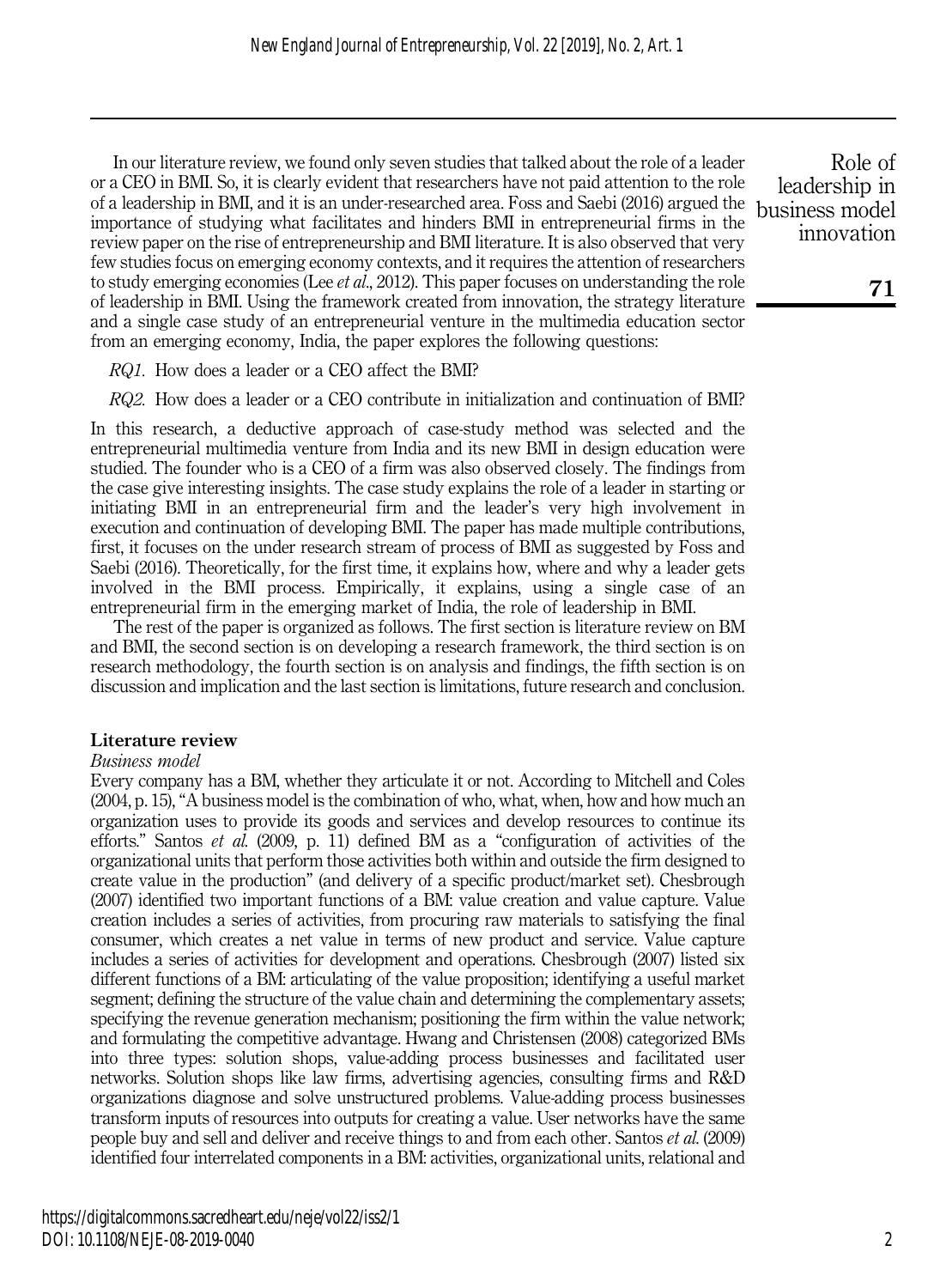transactional linkages and governance mechanisms. They further stated that these four components help organizations create value proposition or create a product and service for customers, so they can use them effectively, conveniently and affordably.

Johnson et al. (2008) explained a framework which is called a Four-Box Model that focuses on customer value proposition, the profit formula, key processes and key resources. The company arranges and allocates tangible and intangible resources and creates value proposition for customers. The company also performs processes for creating value proposition. In turn, the company generates a profit formula. He divided this profit formula into four buckets: revenue model, cost structure, margin model and resource velocity. Sekhar Tankhiwale (2009) on similar lines described a BM which creates an organization's value proposition to various markets and customers. It also considers capabilities, partner network (supply chain) and distribution channels required for creating, marketing and delivering this value. A BM not only considers revenue generation mechanism but also takes care of managing cost structure effectively. He identified nine components of a BM – core capabilities, partner network, value configuration, value proposition, cost structure, customer relationship, distribution channel, target customers and revenue stream. Core capabilities, partner network and value configuration are supply side components which affect cost structure and value proposition. Demand side components are customer relationship, distribution channel and target customers which affect value proposition as well as revenue stream of firms. According to Coleman (2009), new BM requires two capabilities, first developing innovating structures and processes and, second, creating workplace cultures for fostering the capability to build effective relationships. Hence, it is clear that many researchers define BM differently and explain different dimensions and aspects of BM connecting with different theoretical lenses.

#### Business model innovation

According to Mitchell and Coles (2004), BMI is a novel replacement of the existing BM that provides product or service offerings to customers and end users that were not previously available. Marcides (1997, 1998, 2006) defined BMI as the redefinition of existing product, service or process and the process of providing and marketing to customers. On similar lines, Santos et al. (2009) considered BMI a reconfiguration of activities in the existing BM of a firm that is new to the product/service market in which the firm competes. In Coleman (2009), a BM tries to create a value to the current and potential customers by combining activities undertaken by the organization, its partners and suppliers (Davis and Spekman, 2004). Mitchell and Coles (2004) stated that BMI often finds ways to provide new benefits at lower costs, enhancing circumstances for themselves while providing more for their customers. It creates these benefits through adding complementary products and services that build on what you already provide, learn from best practice experiences and share the lessons with customers, combine solutions to help customers grow the market faster, adjusting prices to encourage more purchases, fixed price for unlimited entry, prices that lower operating costs, and cost reductions. These actions also stimulate growth, help lower costs and improve service, help customers find their own lower cost improvements.

According to Santos et al. (2009), BMI is not discoveries and considering that it depends on technological innovation is a mistake. It is also not a new product or market introduction. BMI is a new strategic path for a Free Standing Business (BFS) as well as a unit residing multi-business corporation (BUC). The only cost of BMI is the cost of organizational change, not investing in new product/service, R&D, technology acquisition, etc. So, BMI is less expensive and less risky.

They further stated that BMI involves four forms of reconfiguration activities: relinking, repartitioning, relocating and reactivating. Relinking is an alteration in the connections between organizational units currently performing activities. Repartitioning is an alteration in the physical, cultural and institutional boundaries of the organizational units currently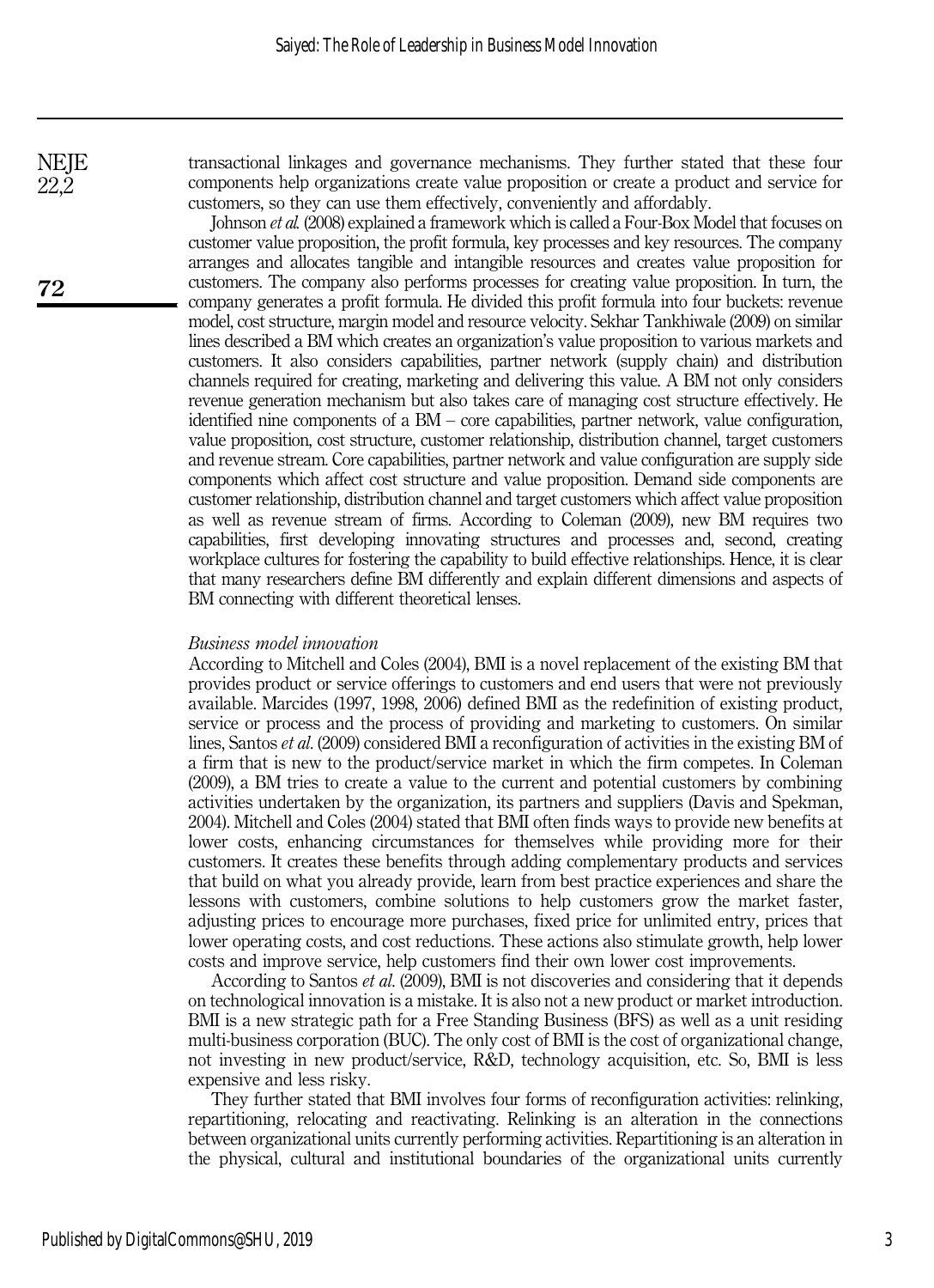performing activities. Relocating is an alteration in the (physical, cultural and institutional) distance between organizational units currently performing activities. Reactivating is altering the set of activities that constitute the current BM of the firm. According to Santos et al. (2009), a conducive corporation encourages BMI to emerge from and within its business units. Koen et al. (2011) classified BMI in technology along three dimensions: technology, value network and financial hurdle rate. Technology is further subdivided into three sub-categories – incremental, architectural and radical technological innovation. Value network is also divided into three categories: existing value network, new value network to the incumbent with the existing customers who are not yet customers and new value network to the incumbent but with new non-consumers. The financial hurdle rate is categorized into two sub-categories: existing financial hurdle rate and lower than normal financial hurdle rate. Sánchez and Ricart (2010) found that BMI is achieved through combining, integrating and leveraging both internal resources with eco-system capabilities and resources to create new opportunities. It is important to develop socio-economic system to create a value in low income markets. According to Desai and Mahadik (2011), the BMI or differentiation in terms of BM could help firms achieve higher returns compared to their competitors in mature industries in which having differentiation strategy is difficult to achieve.

Agoraki et al. (2011) examined BMI; its effect on firm performance outcomes has intrigued many researchers. They also examined internal and external environments and their mediating effect on firm performance. Individual- and organizational-level variables were considered to measure the internal environment, and country-level variables were considered to measure the external environment. Agoraki *et al.* (2011) built on the model of Battese and Coelli (1995) and considered efficiency as success indicators of the firm performance. The results of their studies suggested that larger board systems with more independence enhance business innovation. Large size and more human capital also encourage innovation. The high concentration of large shareholders does not have positive effect on BMI. Foreign entry can enhance business innovation processes. All these results are dependent on industry structure and types. Certain industries like pharmaceutical, Chemical and technology intensive ones have higher innovative processes compared to other industries. Out of two country-level variables, only GDP has a positive effect on innovation. Tankhiwale (2009) found a direct interrelationship between BM transformation and business process architecture change. He further stated that BMI is achieved through either supply side or customer side component transformations. Process architecture would also be transformed due to BMI, with the design, delivery, operations processes moving to service design, build and service operations, respectively.

Aspara et al. (2010) found that large firms that can combine BMI with the replication of BM have higher financial performance compared to their smaller counterparts. They further found that larger firms with strategic orientation emphasizing on the replication of BM have higher financial performance compared to firms with strategic orientation emphasizing on BMI. The reverse was found true for smaller firms. Santos *et al.* (2009) proposed that BM involves transactional linkages between activities and governance linkages between organizational units; they also proposed that BM involves relationship among business units, thus suggesting that BMI requires behavioral change within the impacted units. Koen et al. (2011) identified that the low cost BM as a BMI works on the financial hurdle rate lower than the normal hurdle rate or cost of capital. It is difficult for established business firms to have low cost BM with the existing BM and it is recommended to have two different divisions for these two BMs. The same is true for new value networks to reach the existing customers.

#### Developing business model innovation framework

Role of leadership in strategy formulation and implementation. As we can see, the linkage between leadership and BMI is blurred and is yet to be explored. At this juncture, it would

Role of leadership in business model innovation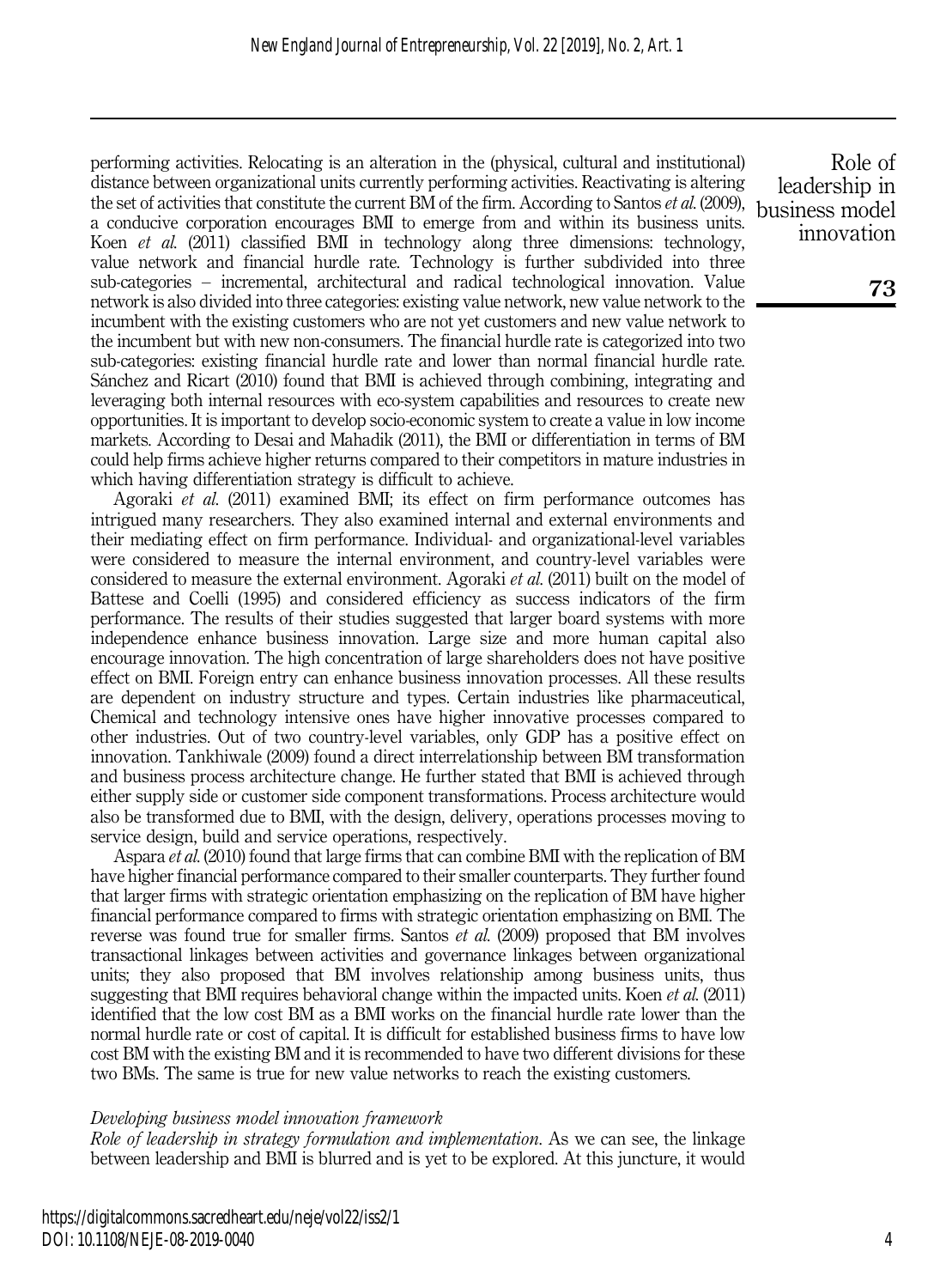be worth looking at the role a leader plays in strategy formulation and implementation. Strategic leadership is defined as "the leader's ability to anticipate, envision and maintain flexibility and to empower others to create strategic change as necessary" (Hitt  $et al., 2007$ , p. 375). Jooste and Fourie (2009) identified that strategic leadership is positively related to effective strategy implementation. They found some identifiable actions, determining strategic direction, establishing balanced organizational controls, effectively managing the organization's resource portfolio, sustaining an effective organizational culture and emphasizing ethical practices.

Norburn (1989) found that there is a substantial difference between CEOs and their top management team (TMT) in three sets of experiences: corporate influences (e.g. tenure, mobility, functional experience and international exposure); domestic influences (e.g. education, family influence); and their self-concept (e.g. aspiration levels, executive success traits). Montgomery (2008) stated that, in order to claim value, firms must first create a value which requires bringing something new to the world, something customers want that is different from or better than what others are providing. He added that most strategies involve some mystery and a CEO's responsibility is to interpret this mystery as the chief strategist. According to him, strategy formulation as well as implementation cannot be separated from the leadership of the firm, so the CEO's work as the chief strategist cannot be outsourced. He/she not only keeps the track on how a company is adding the value now but also on changes, inside and outside the company which either provide opportunities or pose threats. Nahavandi and Malekzadeh (1993) identified that the leadership style is an independent variable in strategy formulation and a moderating variable in strategy implementation–performance linkages.

They proposed challenge seeking and controlling two integrative strategic leadership dimensions. The first is the degree of risk-taking and innovation which is important for the formulation of strategy, whereas the second is the degree of openness and participation which is for the implementation of strategy. They proposed that the leaders with high challenge-seeking attitude are likely to select prospector and differentiation strategies, whereas the leaders with low challenge-seeking attitude are likely to select defender and cost leadership strategies. They further proposed that leaders with a high desire to control are likely to have close control over implementation, whereas the leaders with a low desire of control are likely to delegate the implementation of strategy. Thus, a leader uses these dimensions – personality and various cognitive and behavioral mechanisms –for strategy formulation and implementation.

Role of leadership in innovation. A leader makes a big difference with respect to new products and new idea generation as well as to creativity and innovation (Mumford and Licuanam, 2004). They further argue that to lead creative efforts, people must possess substantial technical and professional expertise; and substantial creative thinking skills. One way these leader's capacities influence creativity and innovation is by allowing a leader to make a tangible contribution to the work being done. Mumford *et al.* (2002), however, also argued that the unique demands of creative work and the need for creative problem solving in social settings must be taken into account if we are to understand how leaders influence people in idea generation. Creative thought on the part of leaders is rather different than other forms of creative thought. Creative efforts on the part of leaders begin with evaluation – specifically the evaluation of followers' ideas. According to Mumford and Licuanan (2004), there are different views related to the effects of transformational and transactional leadership. Researchers found that transactional leadership may prove to be more suitable for new idea generation and creativity, whereas transformational leadership may prove more valuable when multiple different parties become involved to help turn an idea into a new product and the transformational leader is not in direct contact with the people seeking to generate new ideas (Mumford and Licuanan, 2004). So, the role of a leader

22,2

**NEJE**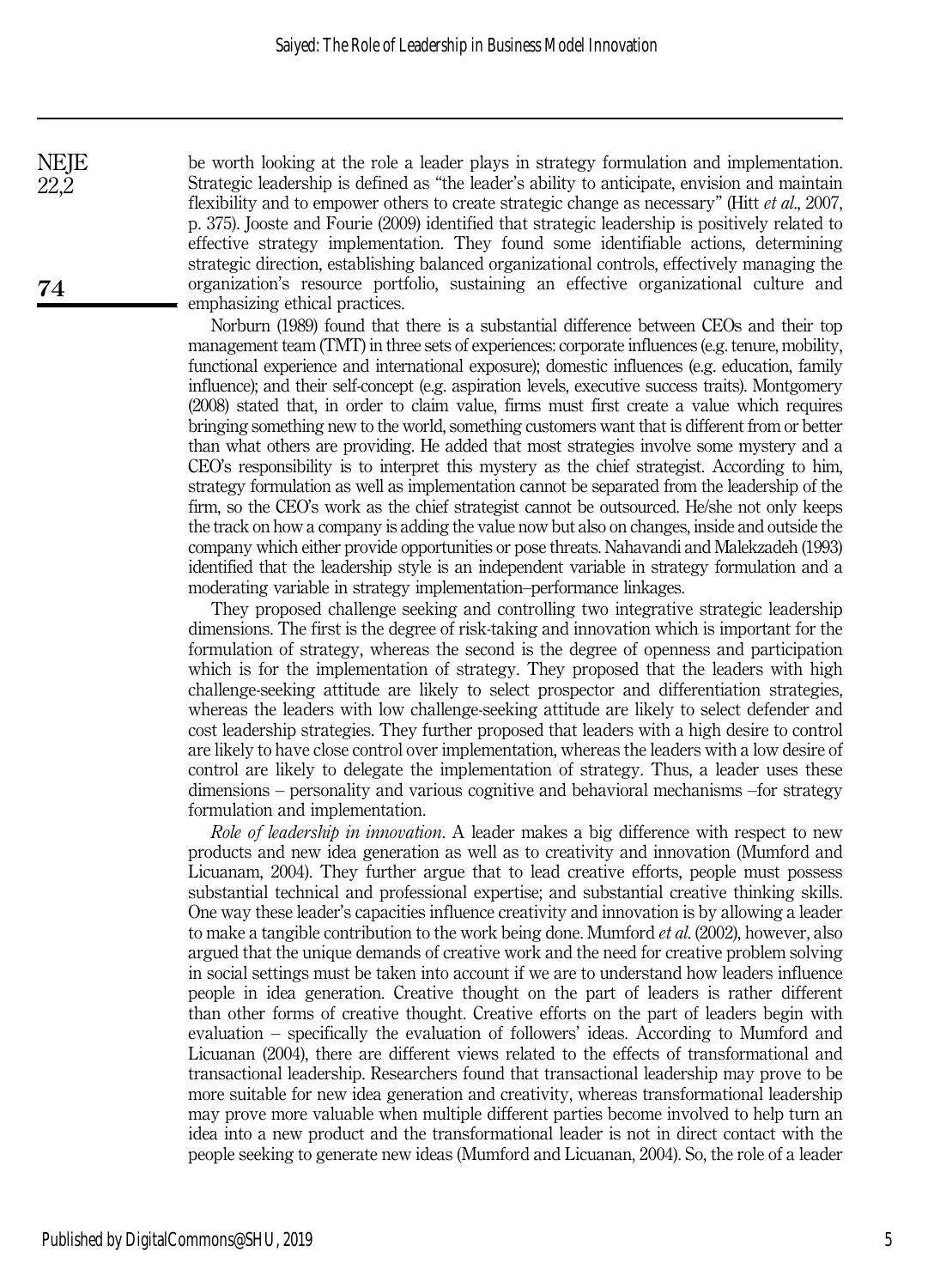in innovation is not only motivating creative people but creating an environment to foster intrinsic motivation among them. The individual characteristics, such as cognitive complexity, self-efficacy and self-monitoring may allow a single leader to effectively execute the multiple-competing roles for creative ventures.

Sternberg *et al.* (2003) argued that the leaders' motivation to innovate and the kind of innovations they are willing to pursue depend on strategic choices made by leaders based on their perceptions of environmental risks and opportunities. However, Geletkanycz and Hambrick (1997) found that outside sources of knowledge are often critical to the innovation process and which can be leveraged through the external ties of top executives. These ties could be intra-industry as well as extra-industry which not only affect organization for strategic choices and performance but also foster innovation. Incentives and bonus also influence innovation and invention activities in the organization (Makri et al., 2006).

From the above arguments and literature review, a research framework or a model was created that shows factors related to leadership and their relation with the innovation in organization. As shown below, the framework includes leader's individual characteristics, technical and professional expertise, strategic choices made by leaders, creative skills, external ties, and incentives and bonus, all factors considered to affect leadership for innovation in organization (Figure 1).

Role of leadership business model innovation. Different researchers define leadership differently, and for this study, we taken a broad definition of leadership. The leadership is a force which leads the organization, which could be an individual, an owner of the organization, the CEO or TMT. Chesbrough (2007, p.16) stated that, "in my observations, many organizations have a business model innovation leadership gap." He believed that BM innovation requires involvement of top leadership, not only of chief technology officer and others. Chesbrough (2007) stated that the role of CEO is very critical for creating a value for customers. Different functional managers and officers have different functional and departmental responsibilities, same is the situation with general managers and division presidents as they need to take care of financial performance of a business unit, but no one except the CEO or a leader can drive the entire business and change or reconfigure BM (Chesbrough, 2007). Chesbrough (2007) explained that top managers mostly work within the current BM. They work by exploiting the advantage of the current and established BM and are not comfortable changing the existing BM because changing and bringing new BM requires more efforts and more data to justify its consideration.



Role of leadership in business model innovation

https://digitalcommons.sacredheart.edu/neje/vol22/iss2/1 DOI: 10.1108/NEJE-08-2019-0040

of role of leader in innovation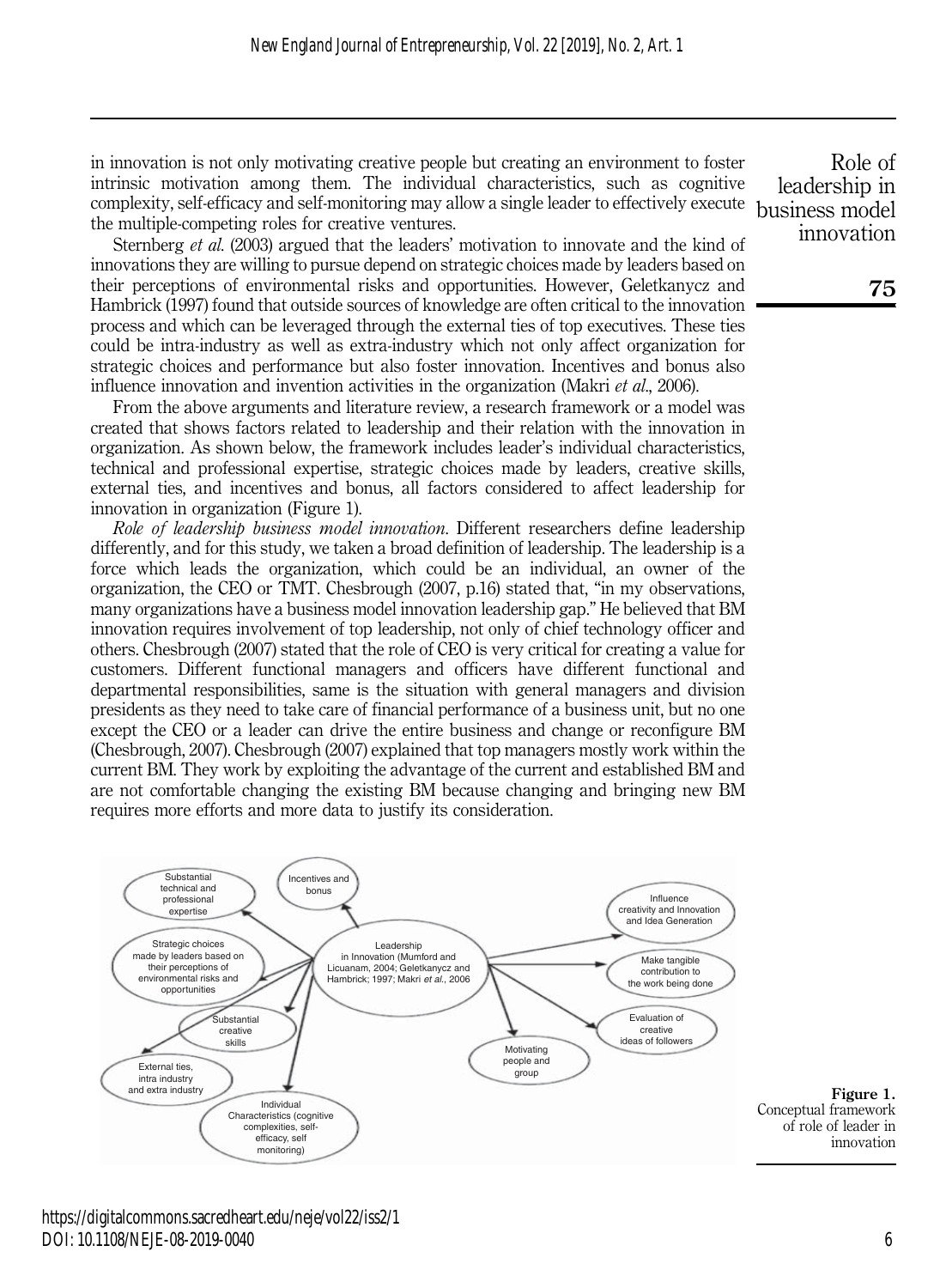Coleman (2009) found the importance of Australian businesses as part of their wider innovation strategies, building their capacity to enter into successful relationships with organizations in China, India and other emerging economic powers in Asia, a commitment to both education and providing personnel with the practical experience of developing relationships in Asian nations. In this kind of set up, the role of a leader or CEO becomes very important. According to Santos et al. (2009), BUC managers rarely have the autonomy to alter their existing BMs without the involvement, or even perhaps the permission, of the corporate center. When the corporation has created tight operating linkages among the various units, each individual BUC becomes further constrained, which renders BMI more difficult, as innovations in the BM of one BUC affect the others and the dynamics of BMI within both the BFS and the BUC. Mitchell and Coles (2003) also showed importance of the role of a CEO's leadership not only as a source of BMI concepts to test but continuing BMI. They further stated that the CEO needs to rely on establishing a constantly improving process to generate and use ideas from all stakeholders to establish better BM. The CEO must establish an unchanging core vision for serving customers and other stakeholders that includes an expectation of regular BM changes for continuing BMI (Mitchell and Coles, 2004, p. 20). Mitchell and Coles (2004) further stated that the CEO's attention and interest are critical to turning BMI into the primary source of the company's future success. CEOs bring openness which helps a company eliminate many elements of existing BMs in a company. Koen *et al.* (2011) explained that BMI could be either achieved by completely separate organizations or ambidextrous organizations which require senior management leadership training.

According to Santos et al. (2009), BMI knowledge in terms of tacit knowledge of operations required to manage BMs and improve those rests within the business units. It is important to have the right kind of horizontal coupling between business units and the corporate offices for BMI. The role of CEO or corporate executives is very important for supporting linkages as well as encouraging the development, proposing and sharing of innovative BMs through mutual engagement between corporate executives and BUC managers. As mentioned earlier, Desai and Mahadik (2011) showed relationship of choice between BMI and differentiator strategy and economic performance of firms in a mature industry. The choice of an entrepreneur or a leader decides the competitive performance of a firm in a mature industry. Achtenhagen et al. (2013) found that to manage BM and assure value creation, one of the critical capabilities is achieving coherence among leadership, organizational culture and employee commitment. The study also showed the importance of active and clear leadership.

From the literature, it is clear that the role of a CEO or a leader is very critical for initiation of BMI as well as for the continuation of BMI. But how a leader impacts BMI is not clear. This has also not been tested empirically. This relationship has not been explored in an emerging economy context as well. It is not clear how a leader or a CEO impacts BMI in entrepreneurial firms so this study tries to explore role of a leader in BMI in entrepreneurial firms in an emerging economy context. More specifically, it focuses on the following research questions:

- RQ1. How does a leader or a CEO affect the BMI in an entrepreneurial firm of emerging economy?
- RQ2. How does a leader or a CEO contribute in the initialization and continuation of BMI in entrepreneurial firm of emerging economy?

To analyze and answer the above questions, it is assumed that the research framework created to understand the role of a leader in innovation can be used. As shown in the model, the leader's influence on creativity, innovation and idea generation is for triggering BMI and making tangible contribution to the work being done; evaluating creative ideas of followers; and motivating people and groups for execution and continuation of BMI and processes related to BMI (Figure 2).

76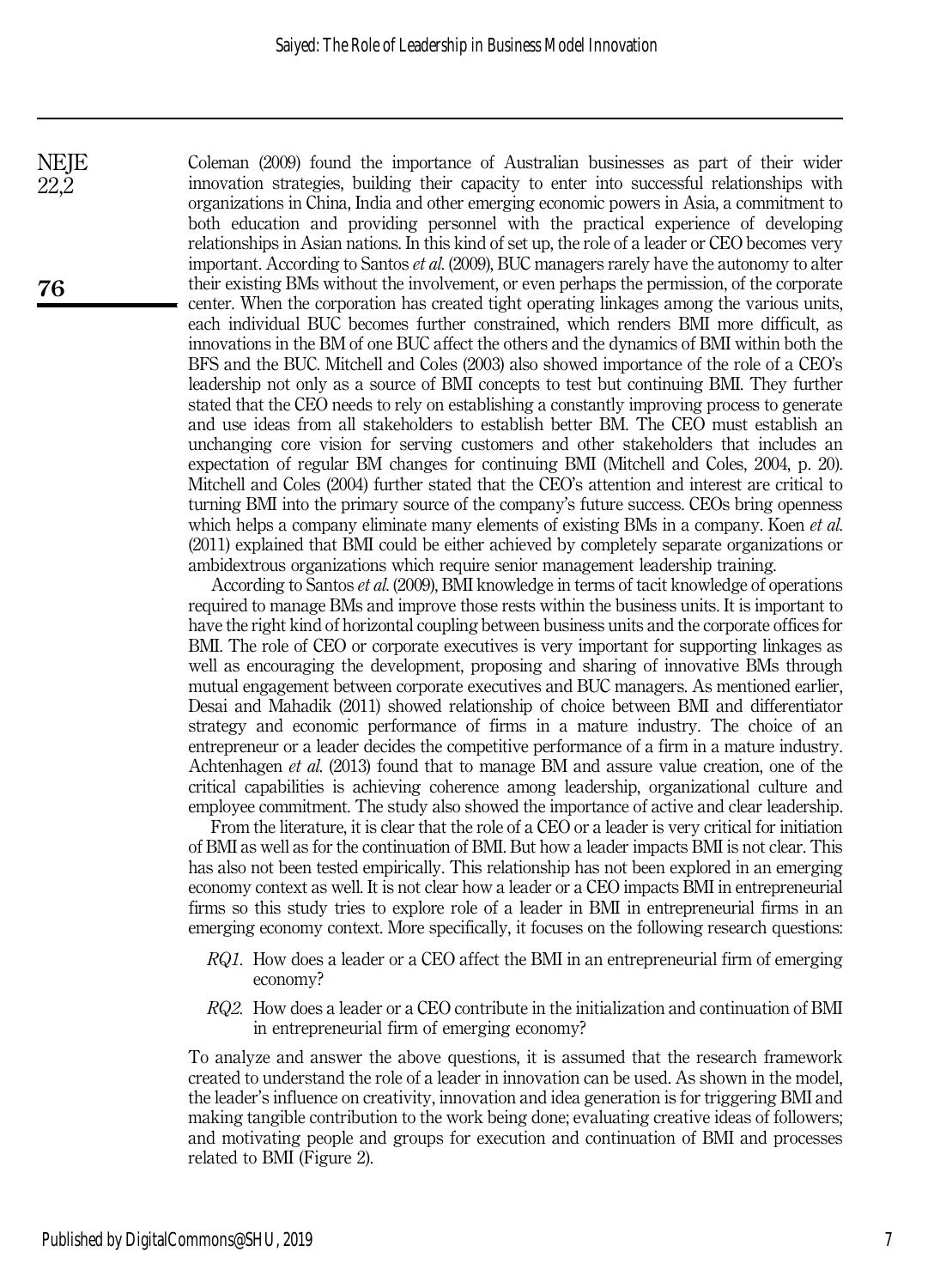

## Research methodology

The study of strategic choices in entrepreneurial firms is complex where multiple subjective realities coexist. Such ontological context suggests the adoption of qualitative research. Epistemologically, researchers need to observe the phenomena to understand the dynamics of choices, suggesting adopting qualitative research route through the case method. Qualitative research is particularly strong in exploring relatively unknown phenomena in real-life context (Eisenhardt, 1989). Using this methodology enables the researcher to inductively explore and identify concepts, noticeable similarities, trends and patterns of socio-economic phenomena (Yin, 2009; Eisenhardt, 1989). The case-study approach is also used when the study explores questions like How and What (Yin, 2009).

Hence, the author has chosen to adopt the case-study route for this study. The choice of the case was based on aligning the definition of BMI. After finding some news articles and talking to some industry experts, a list of potential cases was created. The selection of entrepreneurial firm was based on research gap identified in the BMI literature. Based on the approval of doing the research on the firm and availability and willingness of leader of the firm, the Company X was finalized as the case to understand the role of leadership in BMI. The Company X was selected because it could create a unique value proposition to its customers (students) through its unique model focusing on vocational training related to graphics and animation to the youth of tier 2 and tier 3 cities in India.

The organization presented in this paper presents rich insight into BMI and how BMI is influenced by characteristics of a leader, his influence on the initialization and continuation of BMI. The primary data collection was through in-depth interviews of the founder and his team, observations during author's visits. Secondary sources like company's website, training manuals, brochures and other materials provided by the company were also used. Mr X, the owner, the CEO and the leader of this organization was observed and studied.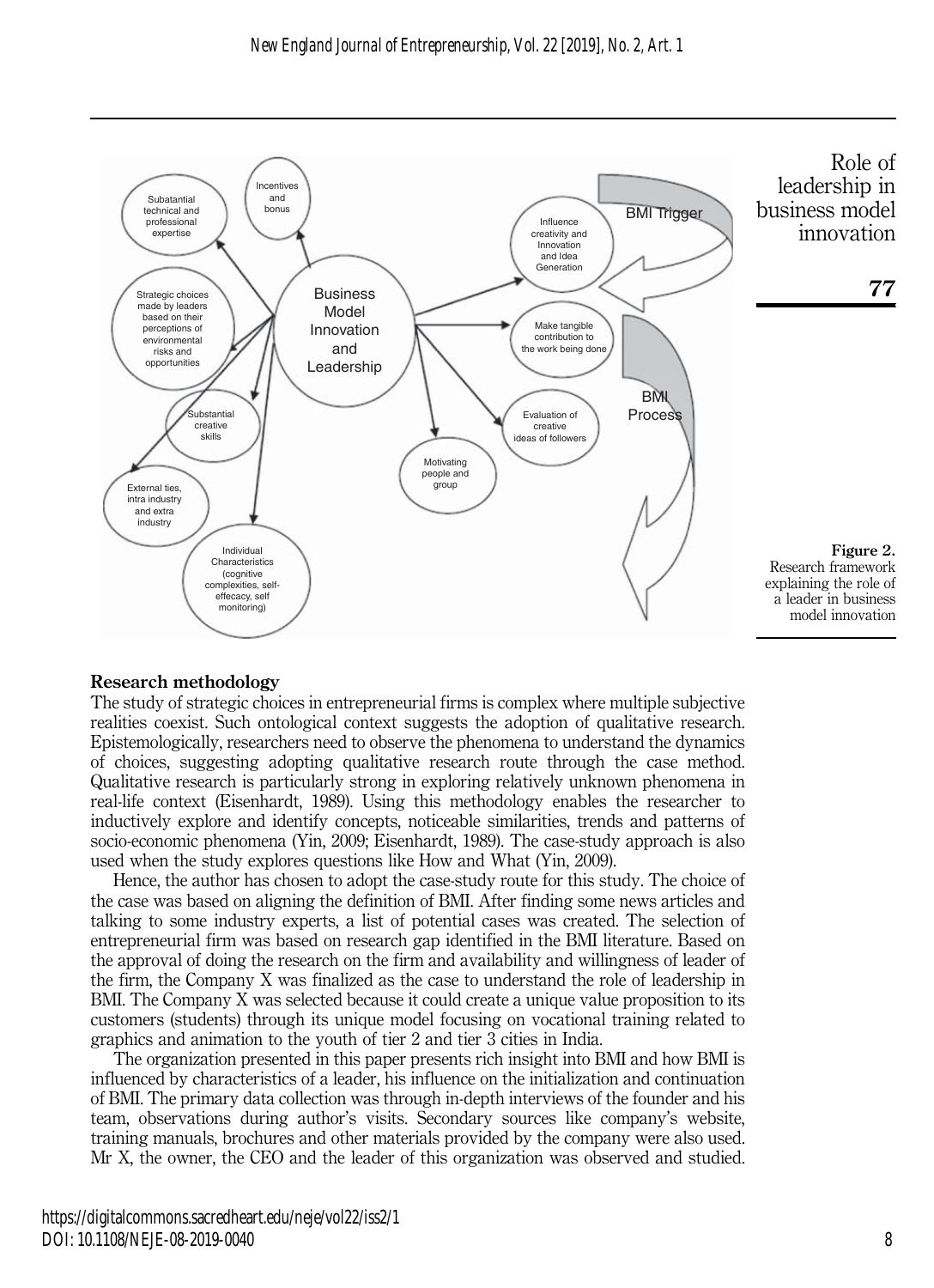In the study, five unstructured interviews were conducted with the owner and leader of the organization. The author visited the leader in his organization to observe him closely. Five interviews with his partners and employees were conducted. Five others were also interviewed. The author spent one week at the office as an observer. In the process, he could talk to students informally. Table I shows details of interviewees.

The statements of all the interviewees were cross-validated. For this purpose, some respondents were interviewed twice. Data were also collected from both internal and external published sources. Internal sources consisted of internal financial and non-financial reports, process documents and operation manuals of the firms.

#### A summary of case study

Company X Design University Idea came through the idea of diversification; Company X (COMPANY X) was into vocational education after 12th standard and graduation for students in Ahmedabad, India. Mr X, the founder and the CEO of Company X had many friends in the top institutions of the city, like the INSTITUTE N (a premier Design School) (N) in India. The idea of starting a Design University emerged when he was a jury member evaluating projects of students in N. He was also teaching some courses in N. As he had built a very good relationship with N, the idea of a university emerged herein. His friend and colleague in N, Mr K suggested him to grow the boundaries of COMPANY X and start a university. Another factor responsible for starting the university was to utilize the current strengths and to put them into the University. The constant interaction and long-term association with premier Design School (N), the communication and advertising school (MC) and management institute (M) helped him in idea generation. Mr X came up with an idea which was completely unique and was never thought about by his competitors. Additionally, the Design University was completely different from Company X. COMPANY X as a BM changed the way multimedia education was perceived and delivered. COMPANY X focused on students coming from tier 2 and tier 3 cities, and it was fulfilling the design and multimedia requirements of SMEs and filling the gap through the vocational education model as a tool of employment in small towns and cities of the country. COMPANY X was using technology to give education in design, whereas the university was aiming to develop design, skills, attitude and thinking among kids and children without using computers in schools. It was basically design as design process. So, the variations in both these models were that one was completely technology driven, whereas the other was without technology. The Design University made these children innovators, creators

|                         | Interviewees                                                          | Profile                                                                   | Number of interviews                    |
|-------------------------|-----------------------------------------------------------------------|---------------------------------------------------------------------------|-----------------------------------------|
|                         | Mr X                                                                  | CEO and founder of COMPANY X,<br>engineer and MBA                         | Three                                   |
|                         | Mr Y                                                                  | Engineering and background of high-end<br>computer design and development | One.                                    |
|                         | MrZ                                                                   | Management and marketing                                                  | <b>One</b>                              |
|                         | Owner 1 of partner<br>company which hires<br>graduates from Company X | Into software business, a computer engineer One                           |                                         |
|                         | Faculty of N                                                          | Design expert and friend of Mr X who<br>gave idea of Design University    | One.                                    |
|                         | Employee 1                                                            | Trainer and instructor                                                    | One.                                    |
|                         | Employee 2                                                            | Business development manager                                              | <b>One</b>                              |
| Table I.                | Employee 3<br>5 Franchisee owners                                     | Accounting and administration                                             | One.<br>One interview with each student |
| Details of interviewees | 5 Students                                                            | Graduates and under graduates                                             | One interview with each student         |

78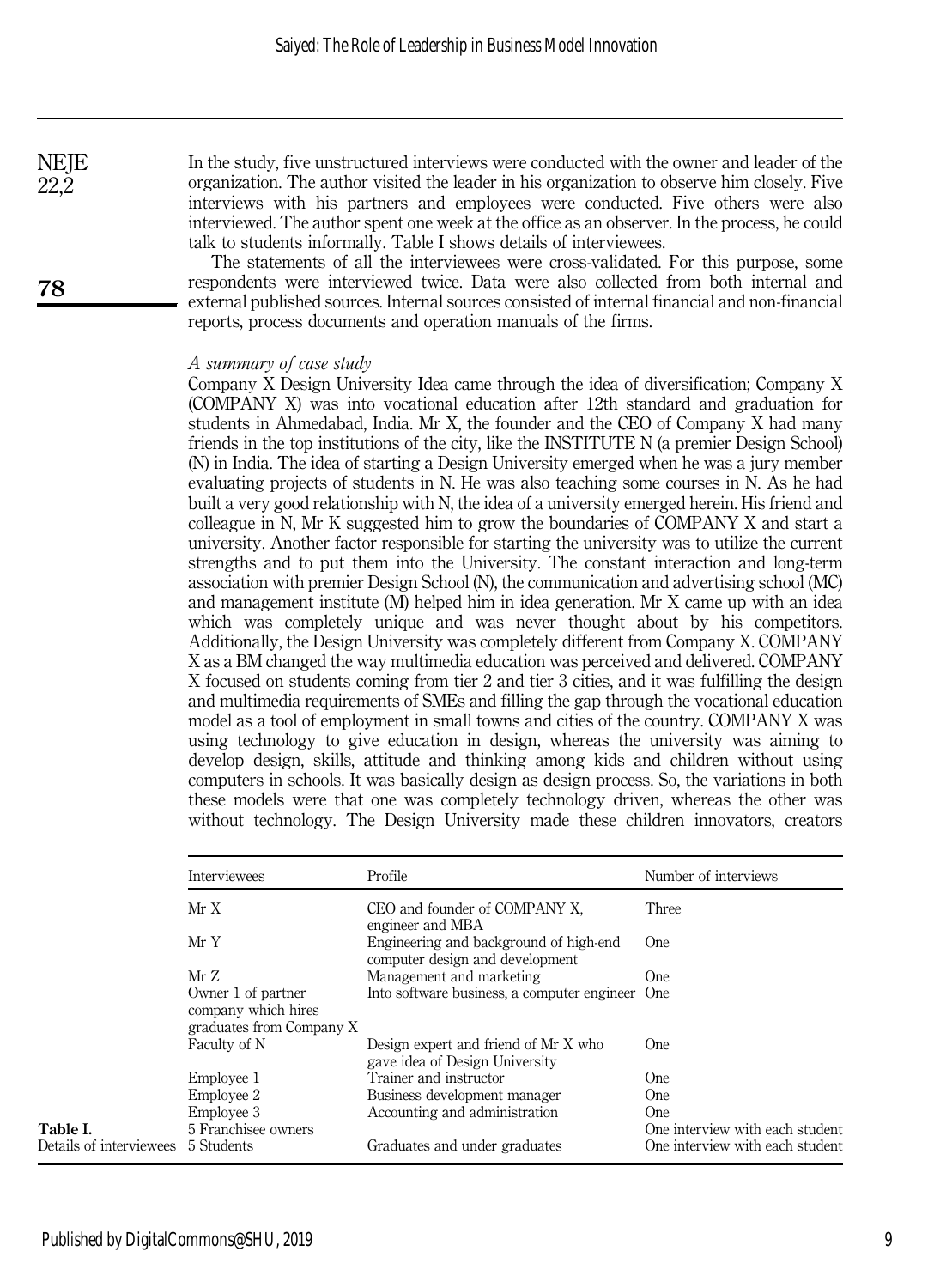and designers. In 12 years, COMPANY X grew to 137 centers across the country. Mr X created a BMI in multimedia education, and he wanted to replicate the success of his past through this Design University.

Analysis and findings

# Data analysis

The study follows a case-study analysis to test and validate the research framework developed from the literature review. Data analysis in this study follows two steps: deductive positivist case research (Shanks, 2002) and template analysis (King, 2012). Transcripts of all the interviews, field notes, observation notes and secondary data were coded by the author. The coding was done based on themes of the research framework, and template was created from the literature review for the case analysis. Later, it was coded by one of the experts of case-study research for external coder reliability. Similarly, a subject expert of BMI was also given the transcripts, observation notes and material for the coding and coding was matched to take care of internal coder reliability. The analysis was not only based on interview transcripts but other sources of data like secondary data, observation and field notes to ensure that triangulation was managed effectively.

# Findings

Factors affecting leadership. Mr X with his partners Mr Z and Mr Y started Company X s in 1999 after completing MBA from the top management institute in Ahmedabad, India. While Mr Z and Mr Y were into high-end computer-based design and development with the former having expertise in marketing, Mr X came with his mechanical engineering background and experience of setting up business. From the case analysis, it is clear that all the three partners had received a higher education and had high technical and professional expertise. Additionally, their expertise complimented each other's. Mr Y focused on technical issues and Mr Z focused on marketing. Mr X came from a techno-commercial background (engineering and management degree) with prior experience of doing business:

We focus on where we are good at. I do not interfere in Mr Y's or Mr Z's work. We discuss our work but give freedom and space to take our own decisions. (Mr X)

COMPANY X started with high-end program in animation, web and graphics with job assurance for students. Mr X the founder from the beginning, focused on business development and bringing innovative ideas to the organization. His partners had different expertise and that helped them all to focus on issues related to their specific areas. This is why the firm benefited and performed better than its competitors. Mr X encouraged new ideas and passed them on to others in the organization. These new ideas created new avenues of growth. While Mr Z and Mr Y were into operations, Mr X was into idea generations, creating and maintaining relationships with institutes like N and MA:

In our first exhibition, we decided to do something completely different from our competitors. I got an idea to have a completely dark stall with only five visible monitors. On these monitors, we displayed the latest content from the multimedia world along with the content designed and developed by us. The idea clicked and we got an overwhelming response. We could get enrollment for our first center from this exhibition. (Mr X)

Mr X was also open to new ideas and tried exploring out of the box ideas. Knowing that such ideas will take him to success, he did not hesitate to execute new thoughts and ideas into practice:

Mr X always looked for out of the box ideas. When we initially discussed the idea of starting a design university, he immediately showed interest and enthusiasm to pursue the idea. (A faculty of N)

Role of leadership in business model innovation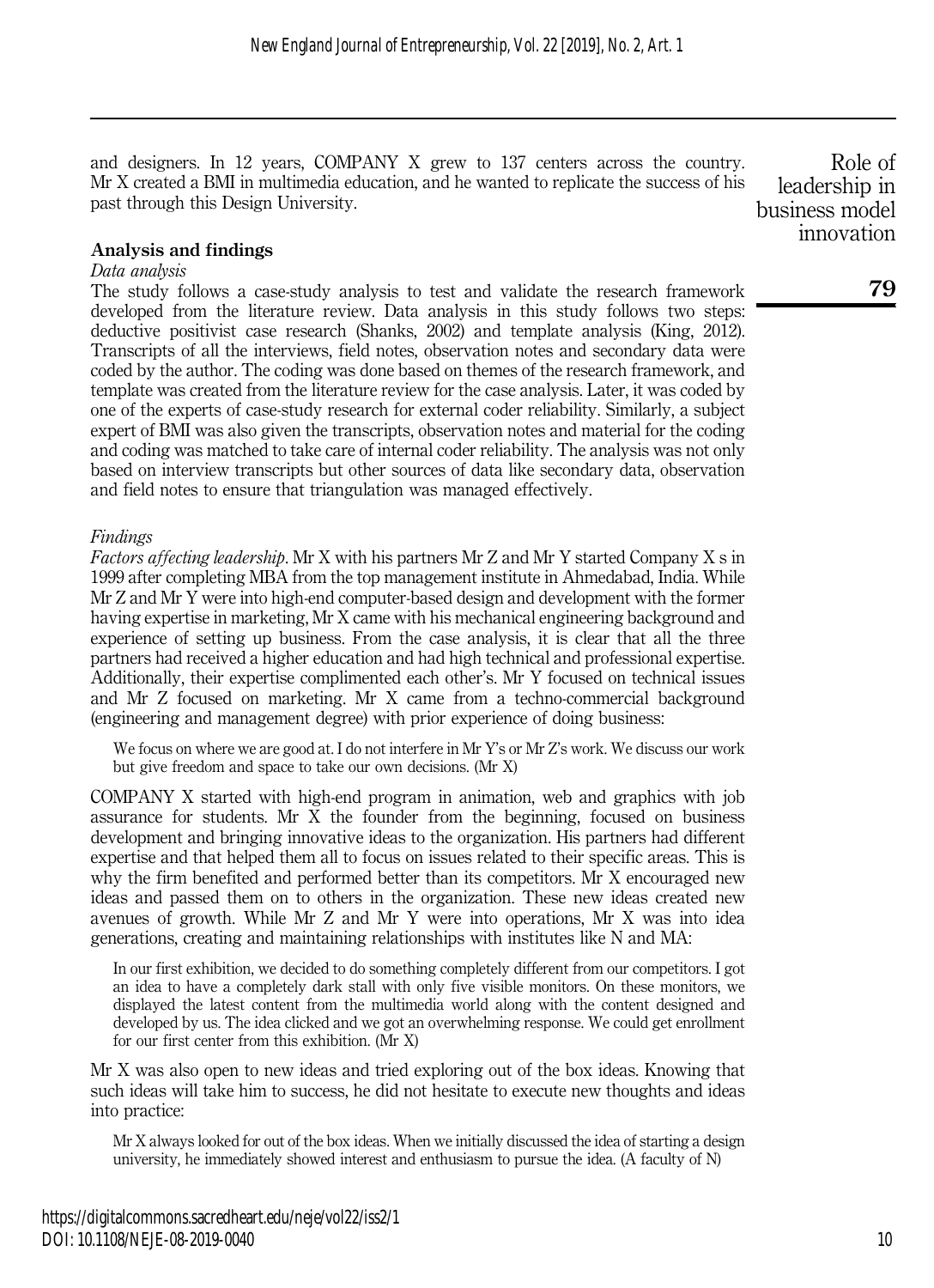It was also observed that Mr X and his partners challenged norms and tried to do something different from others. When they started their business, there were two big players in the market. One was from funded by the top player in computer education in India. Another was, a well-known brand from Southern India was the second big player. However, the model COMPANY X followed was low cost, quality multimedia education with latest content and job assurance. In the late 1990s and early 2000s, animation was not popular but web designing was a very popular field. The core team of COMPANY X went to small- and medium-scale companies and asked what kind of people they needed, how many people they needed, what were the skills required, etc. It was a reverse engineering model. The curriculum was designed accordingly and based on the requirements of these companies. They tied up with 13 companies initially and promised them to provide skilled people as per their requirements. In return, these companies promised Company X that they would to absorb its students:

We came up with the concept of giving an appointment letter at the time of joining the course itself; it was the first time anyone did that in India. It was considered a big risk. If we couldn't have fulfilled it, COMPANY X would have been washed away. We started with the promise that they would get an appointment letter through COMPANY X. COMPANY X had tie ups with 13 companies which had a total requirement of 50 people. So COMPANY X decided to have 60 students in the first year. With this, we entered in the market with a PG program in Multimedia which consisted of a certification in multimedia, a specialization in either of three streams (web designing, animation and graphics) and internship in the industry for 2 months which nobody had tried in the industry. (Mr Z)

When the Indian mindset was that multimedia education centers were just hobby centers and the big brands were indulging youngsters with Hollywood and Bollywood studio dreams, COMPANY X focused on giving employment to youngsters from tier 2 and tier 3 cities of the country:

Creativity was not our focus. COMPANY X wanted to impart skills and knowledge which would help in getting a job, a lucrative offer for the students. So our value proposition was employment compared to the competitors, for whom the value proposition was hobby. (Mr X)

Mr X had a strong value system and expected his employees and partners to be aligned with it. He gave freedom with accountability and transparency with tight control. These qualities helped not only manage his team but also get good results with mediocre teams effectively across 137 franchisees:

When nobody knew or trusted me, Mr X gave me a franchisee of COMPANY X and asked me to be honest and report on time daily. He expected me and my franchisee to be honest with students and their parents. (Franchisee Owner)

His relationship with organizations like N, M, MC and partners helped him get critical resources (knowledge, skills and human resource) and bring creativity in the organization:

Mr X is the most social among us, he has friends everywhere. Due to his personal relations with faculties of N, M and connections with corporate organizations, we could get several benefits. If we wanted to know anything, wanted people to work with us or find companies to tie up with, all these resources were a call away due to Mr X's connections and relationships. (Mr Y)

Mr X knew his competition had big pockets and wider reach in metro cities. But he understood the needs of the youth from tier 2 and tier 3 cities of India and the requirements of small- and medium-sized companies better:

All three of us came from middle class backgrounds and from tier 2 and tier 3 cities. I knew the opportunities were very limited for the graduates from tier 2 and tier 3 cities. The future was multimedia and many opportunities might emerge in this sector soon. So I understood the needs of the companies as well as the youth and I created a model to bridge the gap between Industry and Academia. (Mr X)

80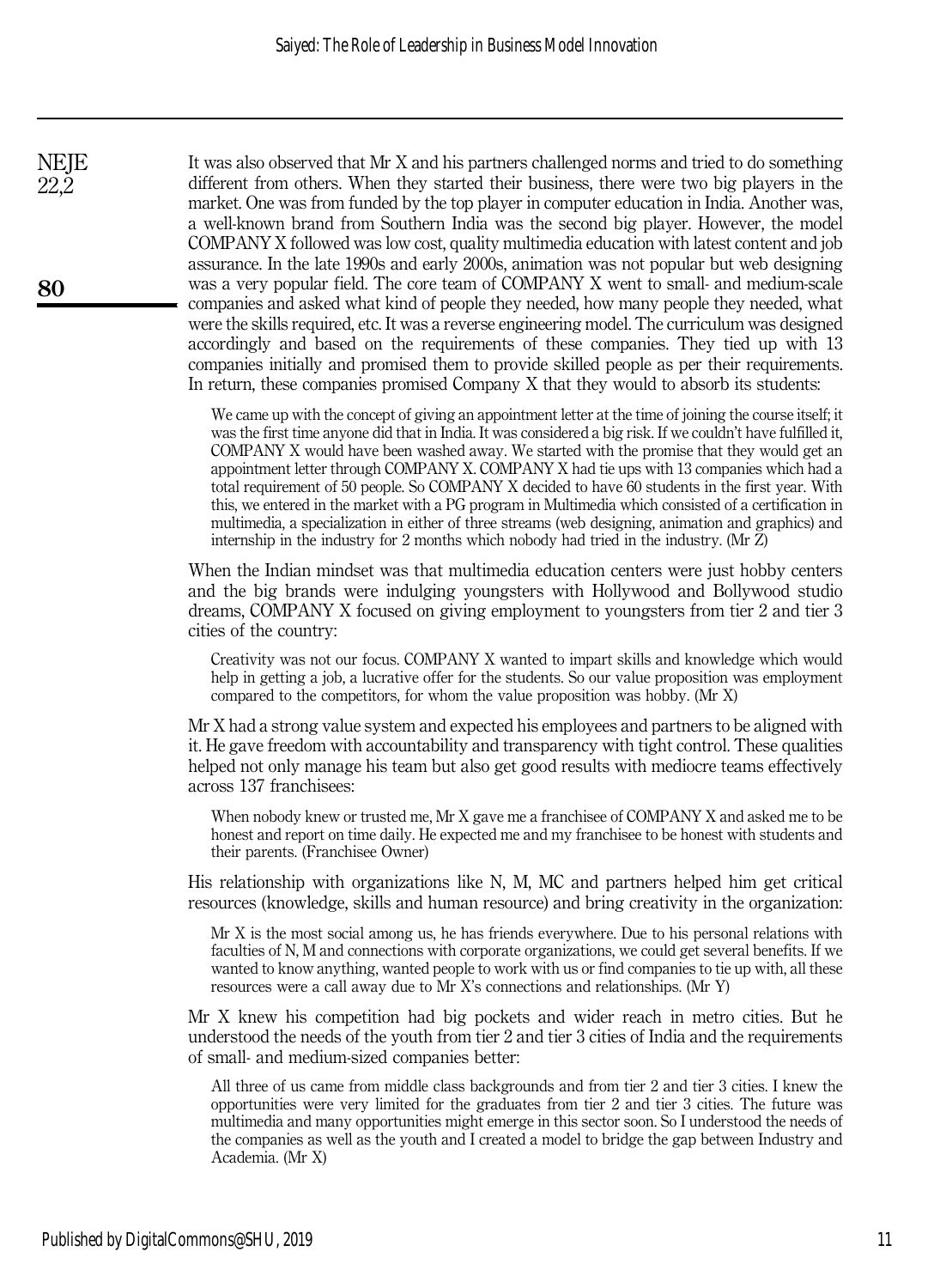The organization had all their centers in tier 2 or tier 3 cities and had none in metro cities. They found out that the reason of failures of Arena and NIIT was chiefly faculties. So, COMPANY X decided to provide faculties to their franchisees. This was taking a huge task on COMPANY X in terms of efforts and cost. For all 137 campuses, faculties were recruited, trained and given to the centers. Due to local language issues, they needed to recruit lots of local people in different locations. They were brought to Ahmedabad, given training and sent back to their respective location and centers. The placement was also kept in the hands of the central office (head office in Ahmedabad). These strategic choices worked for Mr X and his company; they soon captured a big market in tier 2 and tier 3 cities with 137 franchises and they grew exponentially in few years:

The major challenge was having the right kind of franchisee partners and faculties in tier 2 and tier 3 cities. How could we assure that the quality and service delivered in Ahmedabad would be delivered in Rajkot or Jamnagar? So we decided to centralize the faculty recruitment process, the training of faculties and the placement process of the students to assure that our quality and service standards were maintained. We also kept the partner companies (recruiters) with us and kept them happy. (Mr X)

He was driven by sheer passion and his belief in the BM he crafted and not just for material benefits. The same was seen in the other partners, they knew that they had to focus on quality and delivery for success to follow:

Mr X is extremely passionate about his vision and this business. All of us are driven by sheer passion. We knew we were competing with big companies but with the passion, expertise (in technology) and aptitude we had, we ensured that not many people were running to Arena in Ahmedabad. (Mr Z)

# Table II shows summary of findings.

Leader influences BMI.

Mr X assured me that I can follow my dream, that I am free to try different things. I joined COMPANY X to do something big. I am happy I am a part of a big project of this university. (Employee 1)

Mr X was around his team  $24 \times 7$ , giving feedback to everyone, appreciating the madness that hard work brings with it, helping his employees fulfill their dreams. So these initiatives lead to a high level of creativity in the organization. Many creative people from N and MC joined the organization and Mr X tried to build an organization where creativity was encouraged for the upcoming The Design University:

My interaction with N faculties and teaching in N encouraged me to think more about design and creativity. I wanted to create an organization where people can try being creative without any fear and hesitation. This was also important for creating one of the first design universities in the country. (Mr X)

He did more micro-management than leaders in his position and that gave him tight control over people and processes. He created a value chain of 22 activities of the operations of COMPANY X which he claimed came from his readings and academics. He and his team tried to standardize operations to assure that quality and delivery was maintained:

During faculty training, all the details like what was to be covered in which session, how it would be delivered, how the lectures would begin, everything was predefined. Lectures were opened with a slide on what would be covered in the class. This slide was also shared with the students so they had an idea of what would be covered and if anything was left out, the students could remind the faculties. I brought in the concept of signing sheets in which students had to sign against their name and mention whether they could or couldn't understand what was taught during the session. (Mr X)

Role of leadership in business model innovation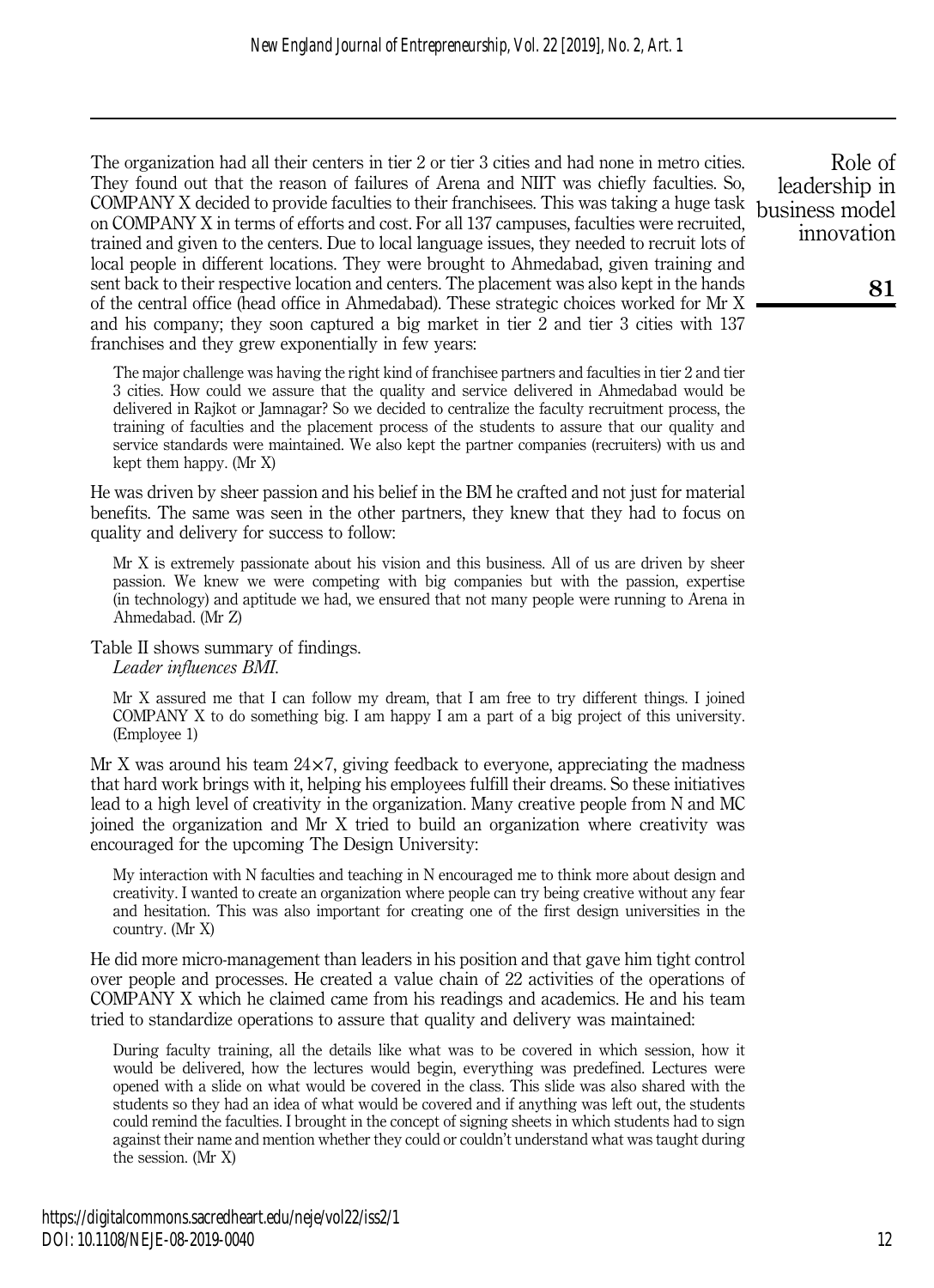| NEJE                             |                                                                                                                | Data points                                                                                                                                                                                                                                                                                                       | Outcome                                                                                                         |
|----------------------------------|----------------------------------------------------------------------------------------------------------------|-------------------------------------------------------------------------------------------------------------------------------------------------------------------------------------------------------------------------------------------------------------------------------------------------------------------|-----------------------------------------------------------------------------------------------------------------|
|                                  | Substantial technical and<br>professional expertise                                                            | Mr Y's technology expertise<br>Mr Z's marketing expertise<br>Mr X's experience of starting up,<br>business development                                                                                                                                                                                            | Complementarities were<br>achieved, performed<br>better than competitors                                        |
| 82                               | Substantial creative skills                                                                                    | Idea generation and passing on to others                                                                                                                                                                                                                                                                          | Keep bringing new ideas in<br>the organization and open<br>new avenues of growth                                |
|                                  | Individual characteristics                                                                                     | Challenge the norms and tradition<br>Strong values and expected people should<br>have values aligned with his values<br>Believed in transparency and tight control<br>Believed in freedom with high responsibility                                                                                                | Could achieve the results<br>with mediocre team and<br>constraints<br>Managed 137 franchisees<br>effectively    |
|                                  | External ties: intra-industry and<br>extra-industry                                                            | Ties with premier design and management<br>institutes and partner companies                                                                                                                                                                                                                                       | Helped organization for<br>resources, creativity and<br>new opportunities                                       |
|                                  | Strategic choices made by leaders<br>based on their perceptions of<br>environmental risks and<br>opportunities | Franchising, value-driven model not cost- or<br>price-driven model<br>Alliances with institutes like N and MC<br>Choice of having focus on employment-<br>based model<br>Choice of focus on small and medium<br>scale companies<br>Choice of tier 2 and tier 3 cities<br>Strongly believed in blue ocean strategy | Gained competitive<br>advantage over others<br>137 centers across India<br>Continuous growth all<br>these years |
| Table II.<br>Factors influencing |                                                                                                                | centralized faculty recruitment and<br>placement process                                                                                                                                                                                                                                                          |                                                                                                                 |

However, it was also observed that Mr X was constantly putting pressure on employees and franchisee owners to perform which was not very visible but could be observed and discovered only after talking to his employees and franchisee owners. Some employees felt that his micro-management and control mechanism did not allow them to think out of box and mostly they ended up doing what was told and expected by the top leadership, contradicting the work environment required for creativity and new idea generation:

Incentives and bonus Passion, not for incentives Kept the passion alive

Mr X talks sweetly but he needs to be briefed about minute details. Without asking him we can't take any decision. There is always high expectations and a pressure to perform. (Employee 2)

As most ideas came from Mr X or the top management, it was not observed how the people at the bottom shared ideas and how they were tried in the organization. The approach was top to bottom with no strong mechanism to push ideas from bottom to top:

Mr X shares what to do and how to do it, we can give our suggestions but mostly we work according to guidelines of Mr X, Mr Z and Mr Y. (Employee 3)

The leadership qualities of Mr X went beyond idea generation as he met employees twice in a week, tried to solve their problems and issues related to work by telling them where they could improve. He allowed them to work on challenging projects and the employees could even work in cross-functional areas. Employees were given holidays and sabbaticals to get a break from their routine work:

Our employees are most important assets of our company. I ensure that I meet them at least twice a week and listen to their problems and suggest solutions. Employees are encouraged work in other departments and functions as well. I always look for madness and passion in people when I hire them. (Mr X)

leadership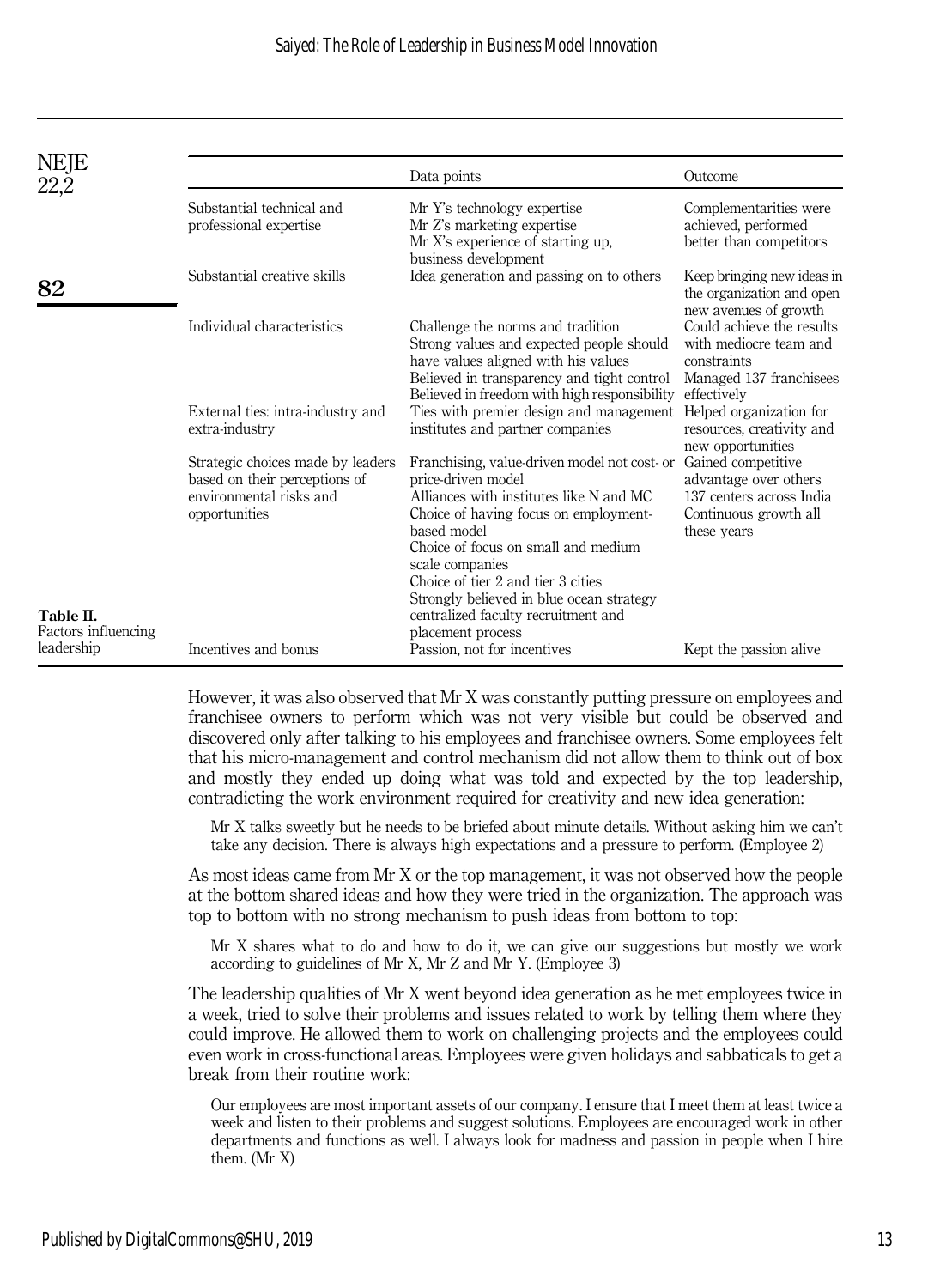These measures lead to higher employee satisfaction and employee motivation, consequently resulting in the execution or continuation of BMI in the organization. Table III summarizes the findings related to the influence of leadership in creation and execution of BMI.

The analysis shows that the model helps understand the role of leadership in BMI in an entrepreneurial firm. The leadership can be a trigger for BMI which is seen in the case of Company X s and Design for Skools projects. The leader here had a very high influence on bringing the model to life. The second contribution of leadership can be in the process of BMI or in its execution. From the case we studied, we can see the leader had a very strong influence here.

## **Discussion**

The study explores the role of a leader in an entrepreneurial firm in BMI. Theoretically, it focuses on the under-researched area of leadership in BMI. Using a framework developed from strategy, the innovation literature and a single case study of an entrepreneurial firm from the education sector in India, the study shows that the leader's personal and individual characteristics, external ties, technical and creative skills and strategic choices influence the leadership. It is interesting to observe here that the leader being an entrepreneur driven by his passion and strong personal values, focused on his own strengths, expertise and used external ties and collaborations to bring knowledge, skills and human resources to his organization. This is very similar to the three questions an entrepreneur asks as per effectuation theory. The questions are – Who am I? What I know? And Whom I know?

It is also observed that, as a new entrant in the industry, the leader analyzed opportunities which are ignored by incumbent firms. He created a BM around untapped needs of customers and markets. His BMI focused on creating employment opportunities for

| Effect of leadership<br>in business model<br>innovation       | Data points                                                                                                                                                                                                                                                                                                                                                             | Outcome                                                                                                                                                        |                                                                        |
|---------------------------------------------------------------|-------------------------------------------------------------------------------------------------------------------------------------------------------------------------------------------------------------------------------------------------------------------------------------------------------------------------------------------------------------------------|----------------------------------------------------------------------------------------------------------------------------------------------------------------|------------------------------------------------------------------------|
| Influence creativity<br>and innovation and<br>idea generation | $24\times7$ team, giving freedom to everyone,<br>appreciating madness, helping people to<br>fulfill their dreams<br>His dream of a Design University                                                                                                                                                                                                                    | Loyalty, high level of creativity,<br>many creative people (faculties of MC<br>and N) joined<br>Whole organization was energized to<br>fulfill bunch of dreams |                                                                        |
| Make tangible<br>contribution to the<br>work being done       | Micro-management                                                                                                                                                                                                                                                                                                                                                        | Helped to put system in place                                                                                                                                  |                                                                        |
| ideas of followers                                            | Evaluation of creative Not much ideas from followers were<br>considered                                                                                                                                                                                                                                                                                                 | Idea flow was TOP to BOTTOM<br>(could not observe evaluation of<br>creative ideas of followers)                                                                |                                                                        |
| Motivating people.<br>and group                               | Meeting employees twice in a week, finding<br>out the problems and issues; rather than<br>telling them they were wrong, showing them<br>how they could improve; recruiting people for<br>their madness; promising them challenging<br>work (thrill working on Design for Skools)<br>Giving them opportunity to explore other<br>avenues (operation person could work in | Employee satisfaction<br>Employee commitment<br>Creativity was not observed (but)<br>could be possible)                                                        |                                                                        |
|                                                               | marketing department after his routine work)<br>An accountant can be a director<br>People were sent for vacation or sabbatical<br>for breaks                                                                                                                                                                                                                            |                                                                                                                                                                | Table III.<br>Effects of leadership<br>in business model<br>innovation |

Role of leadership in business model innovation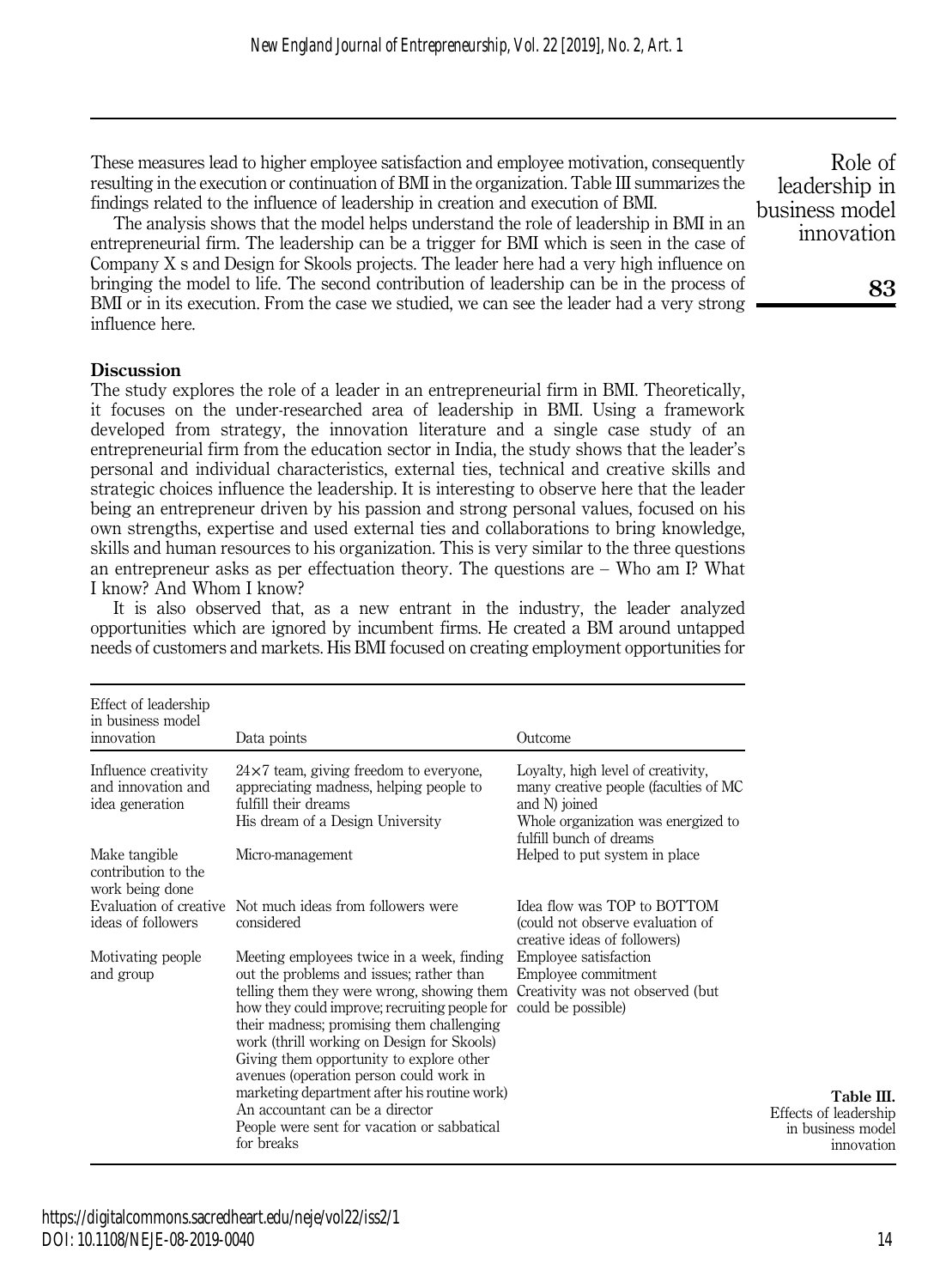the youth coming from tier 2 and tier 3 cities and he matched them with the education requirements of small- and medium-sized companies in these cities. In doing so, he changed the way graphics and animation education was being delivered in India. These strategic choices were made by him as a part of conscious effort and rationale, they were not out of intuition or gut feelings and his education and prior experience helped him in designing the model after understanding the market and the sector deeply.

The insights from this case show us how the leader not only influences the starting of BMI but also its execution and continuation. The CEO as suggested by Chesbrough (2007) can bring changes in the BM unlike other top managers, who work within the existing BM, the findings suggested.

In this case, all the BMI (Design School and Design University) was brought in by the owner and the CEO of the firm. Researchers (Mitchell and Coles, 2003; Desai and Mahadik, 2011) argued that the role of a leader or a CEO is not only to start the BMI but to continue it. This study empirically found that a leader, through creating an environment where creativity was tried and encouraged, motivated his employees through different measures and gave them freedom to be creative and thus successfully executed BMI. However, his micro-management and mostly top down approach of idea generation did not bode well with the employees and sometimes hampered his vision to create a creativity-driven organization.

#### Managerial and theoretical implications

The study has multiple implications. The study explains where a leader and his team can focus in BMI and where the organizational changes have to be made when executing BMI. Through this study, a manager or a founder can find out which traits and skills are required in a leader managing BMI. Theoretically, it extends the discussion related to leadership in BMI. Most studies have focused on how to achieve leadership position in the industry or market through BMI but the leadership style and its impacts on initiation and execution of BMI have not been studied much.

The context of entrepreneurial firms in emerging economies is also unique as the entrepreneurs in emerging economies have to deal with resource constraints and thinking about BMI and executing it successfully means managing many internal and external challenges. The paper is not only extending the existing knowledge in this domain but is helping open avenues for many researchers to contribute in this niche area of research.

#### Limitation and future research

This paper has a very broad definition of leadership, which gives rise to many methodological questions. The framework explains the relationship between leadership and BMI but the model has to be tested empirically using large-scale survey of firms that have done BMI. Company X is a classic case where an entrepreneur, the so-called leader of the organization, not only triggered the BMI but due to his control mechanism and motivation, executed BMI in the organization. However, his micro-management and controlling behavior might have hindered the creativity and innovation in the organization. So, it is difficult to generalize the findings as the study is based on one in-depth case study. But the model can be tested across multiple case studies. It will be interesting to replicate the study in different contexts and different industries also.

#### Conclusion

The study explores the under-researched area of leadership in BMI. Though BMI has got plenty of attention from researchers over the last two decades, the role of a leader and how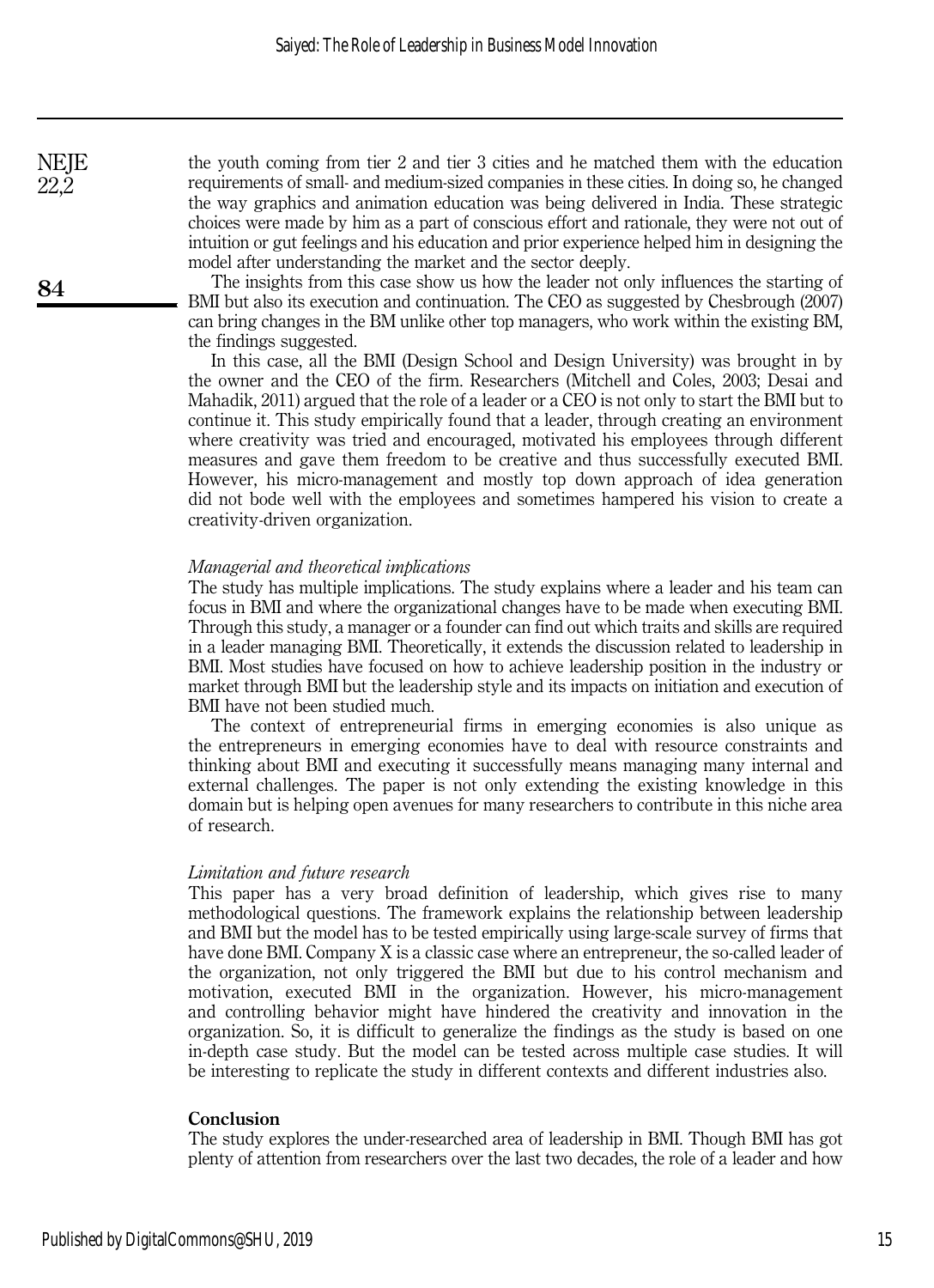she or he influences BMI creation and execution is not very clear in the literature. Taking up this research gap, this study tries to understand what factors affect leadership and how a leader influences creation and execution of BMI. Drawing from strategy, leadership and innovation research, a research framework was created to understand these phenomena in an entrepreneurial venture from India. An entrepreneurial firm in the multimedia education sector, its founder and his TMT was studied. It was observed and found that the leader not only influenced the triggering of BMI through the creation of a creative organization but also influenced the process of BMI by motivating his team and employees, thereby making a tangible contribution in the work being done by evaluating creative ideas of the people.

Role of leadership in business model innovation

#### References

- Achtenhagen, L., Melin, L. and Naldi, L. (2013), "Dynamics of business models strategizing, critical capabilities and activities for sustained value creation", Long Range Planning, Vol. 46 No. 6, pp. 427-442.
- Agoraki, M.E.K., Siachou, E. and Ioannidis, A. (2011), "Effectual upshots on firm performance: a determinative perspective of business model innovation".
- Aspara, J., Hietanen, J. and Tikkanen, H. (2010), "Business model innovation vs replication: financial performance implications of strategic emphases", Journal of Strategic Marketing, Vol. 18 No. 1, pp. 39-56.
- Aspara, J., Lamberg, J.A., Laukia, A. and Tikkanen, H. (2013), "Corporate business model transformation and inter-organizational cognition: the case of Nokia", Long Range Planning, Vol. 46 No. 6, pp. 459-474.
- Battese, G.E. and Coelli, T.J. (1995), "A model for technical inefficiency effects in a stochastic frontier production function for panel data", Empirical Economics, Vol. 20 No. 2, pp. 325-332.
- Chesbrough, H. (2007), "Business model innovation: it's not just about technology anymore", Strategy  $\&$ Leadership, Vol. 35 No. 6, pp. 12-17.
- Coleman, P. (2009), "Relationships in China and India: the basis of improved business model innovation for Australian enterprises", Australian Economic Review, Vol. 42 No. 1, pp. 104-109.
- Davis, E.W. and Spekman, R.E. (2004), The Extended Enterprise: Gaining Competitive Advantage through Collaborative Supply Chains, FT Press.
- Desai, R. and Mahadik, D.A. (2011), "Leveraging adifferentiated business model with a common strategy the case of M/S Sanghvi Forging and Engineering Limited Vadodara", ICER-BRIC Indian Institute of Management, pp. 8-10.
- Demil, B. and Lecocq, X. (2010), "Business model evolution: In search of dynamic consistency", Long Range Planning, Vol. 43 Nos 2-3, pp. 227-246.
- Deshler, R. and Smith, K. (2011), "Making business model innovation stick", *People and Strategy*, Vol. 34 No. 4, p. 18.
- Dmitriev, V., Simmons, G., Truong, Y., Palmer, M. and Schneckenberg, D. (2014), "An exploration of business model development in the commercialization of technology innovations", R&D Management, Vol. 44 No. 3, pp. 306-321.
- Doz, Y.L. and Kosonen, M. (2010), "Embedding strategic agility: a leadership agenda for accelerating business model renewal", Long Range Planning, Vol. 43 Nos 2-3, pp. 370-382.
- Dunford, R., Palmer, I. and Benviste, J. (2010), "Business model replication for early and rapid internationalisation: the ING direct experience", Long Range Planning, Vol. 43, pp. 655-674.
- Enkel, E. and Mezger, F. (2013), "Imitation processes and their application for business model innovation: an explorative study", *International Journal of Innovation Management*, Vol. 17 No. 1, pp. 1340005-1-1340005-34.
- Eisenhardt, K.M. (1989), "Building theories from case study research", Academy of Management Review, Vol. 14 No. 4, pp. 532-550.

https://digitalcommons.sacredheart.edu/neje/vol22/iss2/1 DOI: 10.1108/NEJE-08-2019-0040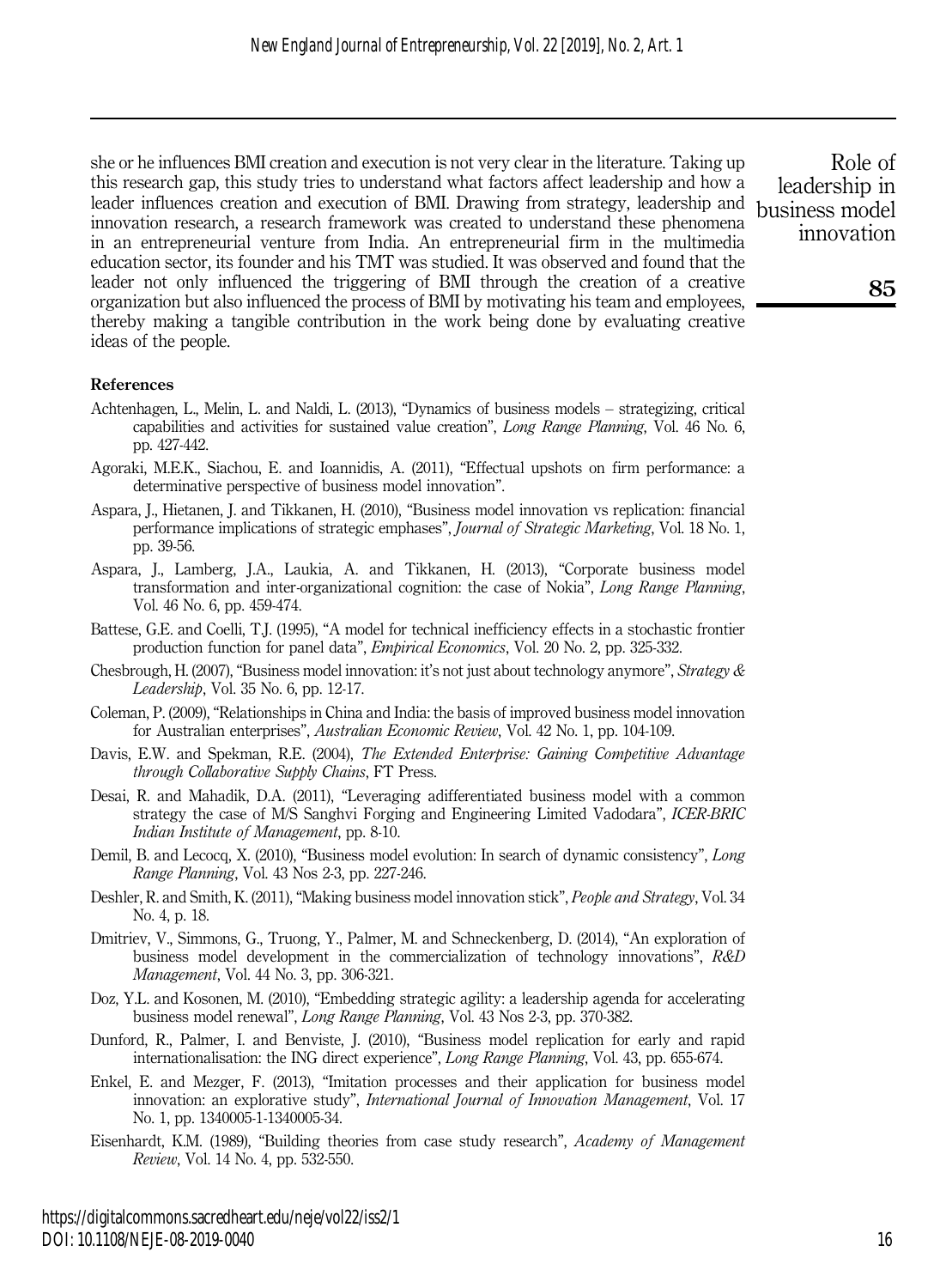| NEJE | Frankenberger, K., Weiblen, T., Csik, M. and Gassmann, O. (2013), "The 4I-framework of business<br>model innovation: a structured view on process phases and challenges", International Journal of<br><i>Product Development, Vol. 18 Nos 3-4, pp. 249-273.</i>              |
|------|------------------------------------------------------------------------------------------------------------------------------------------------------------------------------------------------------------------------------------------------------------------------------|
|      | Foss, N.J. and Saebi, T. (2016), "Why business models are important in entrepreneurship research:<br>what we have learned and where do we go from here?", Norwegian School of Economics,<br>Bergen.                                                                          |
| 86   | Geletkanycz, M.A. and Hambrick, D.C. (1997), "The external ties of top executives: implications<br>for strategic choice and performance", Administrative Science Quarterly, Vol. 42 No. 4,<br>pp. 654-681.                                                                   |
|      | Günzel, F. and Holm, A.B. (2013), "One size does not fit all: understanding the front-end and back-end of<br>business model innovation", <i>International Journal of Innovation Management</i> , Vol. 17 No. 1,<br>pp. 1340002-1-1340002-34.                                 |
|      | Hitt, M.A., Ireland, R.D. and Hoskisson, R.E. (2007), Strategic Management Competitiveness and<br>Globalization: Concept and Cases, Thomson South-Western, Mason, OH.                                                                                                        |
|      | Hwang, J. and Christensen, C.M. (2008), "Disruptive innovation in health care delivery: framework for<br>business-model innovation", <i>Health Affairs (Project Hope)</i> , Vol. 27 No. 5, pp. 1329-1335.                                                                    |
|      | Johnson, M.W., Christensen, C.M. and Kagermann, H. (2008), "Reinventing your business model",<br><i>Harvard Business Review, Vol. 86 No. 12, pp. 50-59.</i>                                                                                                                  |
|      | Jooste, C. and Fourie, B. (2009), "The role of strategic leadership in effective strategy implementation:<br>perceptions of South African strategic leaders", Southern African Business Review, Vol. 13 No. 3,<br>pp. 51-68.                                                 |
|      | Khanagha, S., Volberda, H. and Oshri, I. (2014), "Business model renewal and ambidexterity: structural<br>alteration and strategy formation process during transition to a Cloud business model", $R\&D$<br>Management, Vol. 44 No. 3, pp. 322-340.                          |
|      | King, N. (2012), "Doing template analysis", in Symon, G. and Cassell, C. (Eds), <i>Qualitative</i><br><i>Organizational Research: Core Methods and Current Challenges, Sage, London, pp. 426-450.</i>                                                                        |
|      | Koen, P.A., Bertels, H.M.J. and Elsum, I.R. (2011), "The three faces of business model<br>innovation: challenges for established firms", Research-Technology Management, Vol. 54<br>No. 3, pp. 52-59.                                                                        |
|      | Lee, Y., Shin, J. and Park, Y. (2012), "The changing pattern of SME's innovativeness through<br>business model globalization", Technological Forecasting and Social Change, Vol. 79 No. 5,<br>pp. 832-842.                                                                   |
|      | Makri, M., Lane, P.J. and Gomez-Mejia, L.R. (2006), "CEO incentives, innovation, and performance in<br>technology-intensive firms: a reconciliation of outcome and behavior-based incentive schemes",<br><i>Strategic Management Journal, Vol. 27 No. 11, pp. 1057-1080.</i> |
|      | Marcides, C. (1997), "Strategic innovation", Sloan Management Review, Vol. 38, pp. 9-23.                                                                                                                                                                                     |
|      | Marcides, C. (1998), "Strategic innovation in established companies", Sloan Management Review,<br>Vol. 39, pp. 31-42.                                                                                                                                                        |
|      | Marcides, C. (2006), "Disruptive innovation: in need for a better theory?", Journal of Product Innovation<br><i>Management, Vol. 23, pp. 19-25.</i>                                                                                                                          |
|      | Mezger, F. (2014), "Toward a capability-based conceptualization of business model innovation: insights<br>from an explorative study", R&D Management, Vol. 44 No. 5, pp. 429-449.                                                                                            |
|      | Mitchell, D. and Coles, C. (2003), "The ultimate competitive advantage of continuing business model<br>innovation", Journal of Business Strategy, Vol. 24 No. 5, pp. 15-21.                                                                                                  |
|      | Mitchell, D.W. and Coles, C.B. (2004), "Business model innovation breakthrough moves", Journal of<br>Business Strategy, Vol. 25 No. 1, pp. 16-26.                                                                                                                            |
|      | Moingeon, B. and Lehmann-Ortega, L. (2010), "Creation and implementation of a new business model:<br>a disarming case study", Management, Vol. 13 No. 4, p. 266.                                                                                                             |
|      | Montgomery, C.A. (2008), "Putting leadership back into strategy", Harvard Business Review, Vol. 86<br>No. 1, pp. 54-60.                                                                                                                                                      |
|      |                                                                                                                                                                                                                                                                              |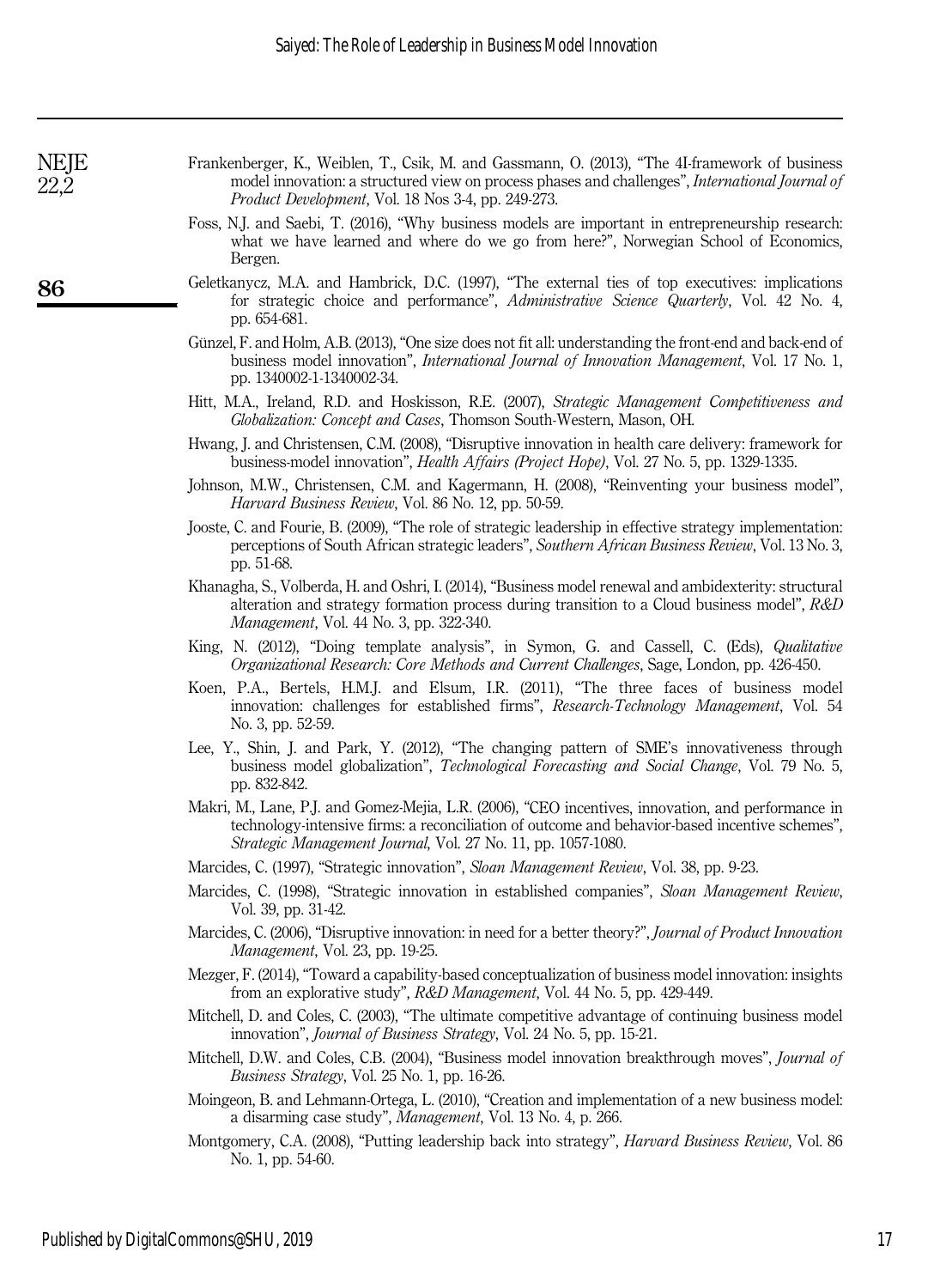- Mumford, M.D. and Licuanan, B. (2004), "Leading for innovation: conclusions, issues, and directions", The Leadership Quarterly, Vol. 15 No. 1, pp. 163-171.
- Mumford, M.D., Scott, G.M., Gaddis, B. and Strange, J.M. (2002), "Leading creative people: business model orchestrating expertise and relationships", The Leadership Quarterly, Vol. 13 No. 6, pp. 705-750.
- Nahavandi, A. and Malekzadeh, A.R. (1993), "Leader style in strategy and organizational performance: an integrative framework", *Journal of Management Studies*, Vol. 30 No. 3, pp. 405-425.
- Norburn, D. (1989), "The chief executive: a breed apart", Strategic Management Journal, Vol. 10 No. 1, pp. 1-15.
- Pynnonen, M., Hallikas, J. and Ritala, P. (2012), "Managing customer-driven business model innovation", *International Journal of Innovation Management*, Vol. 16 No. 4, p. 1250022.
- Sánchez, P. and Ricart, J.E. (2010), "Business model innovation and sources of value creation in low-income markets", European Management Review, Vol. 7 No. 3, pp. 138-154.
- Santos, J., Spector, B. and Van der Heyden, L. (2009), "Toward a theory of business model innovation within incumbent firms", INSEAD, Fontainebleau.
- Shanks, G. (2002), "Guidelines for conducting positivist case study research in information systems", Australasian Journal of Information Systems, Vol. 10 No. 1.
- Sternberg, R.J., Kaufman, J.C. and Pretz, J.E. (2003), "A propulsion model of creative leadership", The Leadership Quarterly, Vol. 14 Nos 4-5, pp. 455-473.
- Sosna, M., Trevinyo-Rodríguez, R.N. and Velamuri, S.R. (2010), "Business model innovation through trial-and-error learning: the Naturhouse case", Long Range Planning, Vol. 43 Nos 2-3, pp. 383-407.
- Tankhiwale, S. (2009), "Exploring the interrelationship between telco business model innovation and the change in business process architecture", Journal of Telecommunications Management, Vol. 2 No. 2, pp. 126-137.
- Yin, R.K. (2009), "How to do better case studies", in Bickman, L. and Rog, D.J. (Eds), The SAGE Handbook of Applied Social Research Methods, Vol. 2, 2nd ed., Sage, Thousand Oaks, CA, pp. 254-282.

#### Further reading

- Davidson, A. and Leavy, B. (2008), "Interview with growth consultant Chris Zook: a less risky path to business model innovation", Strategy & Leadership, Vol. 36 No. 1, pp. 27-32.
- Foss, N.J. and Saebi, T. (2017), "Fifteen years of research on business model innovation: how far have we come, and where should we go?", *Journal of Management*, Vol. 43 No. 1, pp. 200-227.
- Golann, B. (2006), "Achieving growth and responsiveness: process management and market orientation in small firms", Journal of Small Business Management, Vol. 44 No. 3, pp. 369-385.
- Hiller, N.J., DeChurch, L.A., Murase, T. and Doty, D. (2011), "Searching for outcomes of leadership: a 25-year review", *Journal of Management*, Vol. 37 No. 4, pp. 1137-1177.
- Johnson, M.W. (2010a), "The time has come for business model innovation", Leader to Leader, Vol. 2010 No. 57, pp. 6-10.
- Johnson, M.W. (2010b), Seizing the White Space: Business Model Innovation for Growth and Renewal, Harvard Business Press, Boston, MA.
- Kogut, B. and Metiu, A. (2001), "Open-source software development and distributed innovation", Oxford Review of Economic Policy, Vol. 17 No. 2, pp. 248-264.
- Mumford, M.D., Connelly, S. and Gaddis, B. (2003), "How creative leaders think: experimental findings and cases", The Leadership Quarterly, Vol. 14 Nos 4-5, pp. 411-432.
- Mumford, M.D., Scott, G.M. and Gaddis, B. (2003), "Leadership in scientific organizations", Scientific Research Effectiveness, Springer, Dordrecht, pp. 69-99.

https://digitalcommons.sacredheart.edu/neje/vol22/iss2/1 DOI: 10.1108/NEJE-08-2019-0040

innovation

Role of leadership in